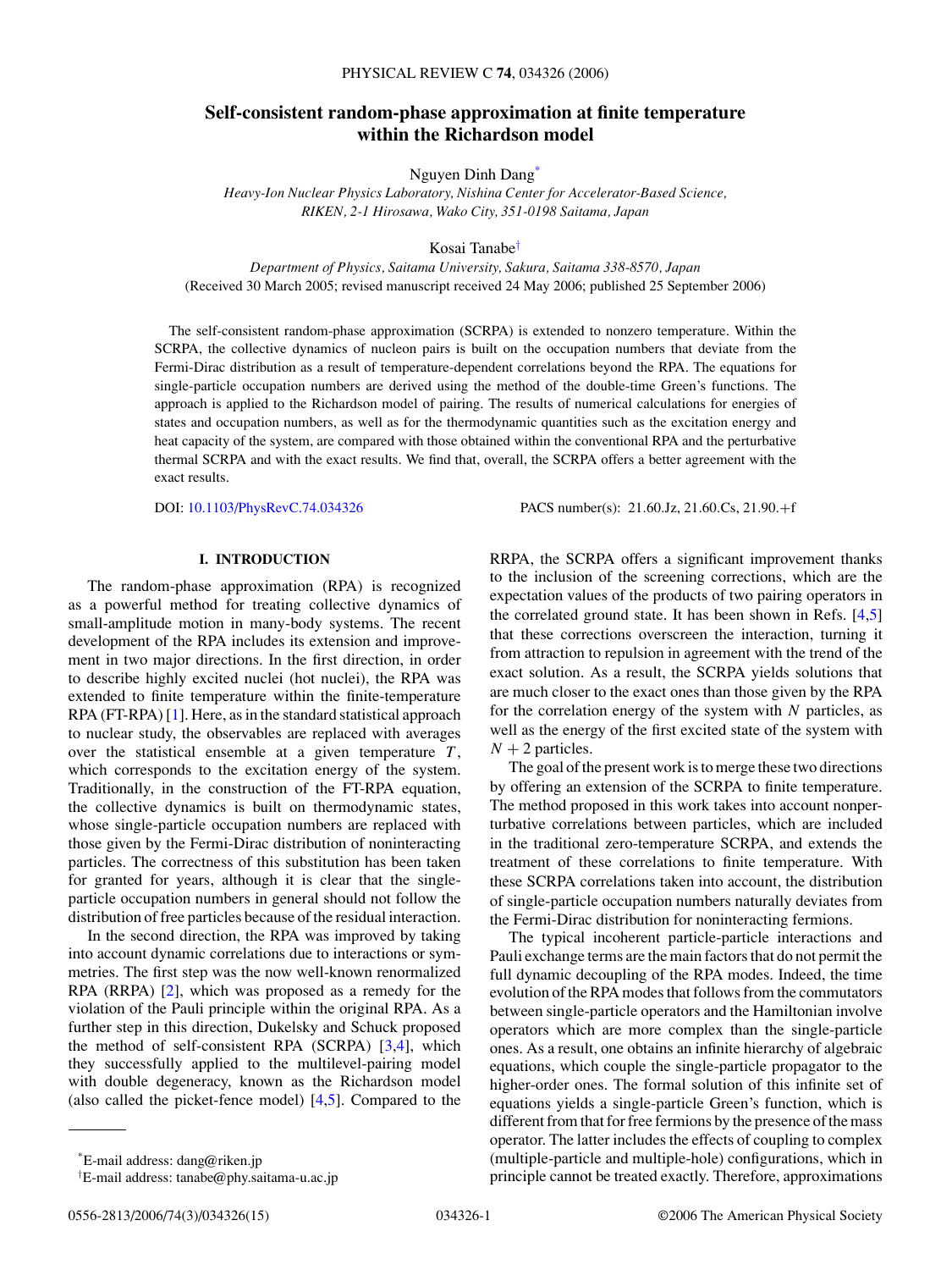<span id="page-1-0"></span>have to be made to close the hierarchy. In Ref. [\[3\]](#page-14-0), e.g., the full single-particle Green's function is expressed in terms of a series of unperturbed single-particle propagators. The perturbation theory was used to cut the series up to the first order to obtain RRPA solutions [\[2\]](#page-14-0). This scheme was then applied to the Richardson model at finite temperature in Ref. [\[6\]](#page-14-0), and referred to thereafter as the TSCRPA. The average over the statistical ensemble within the TSCRPA was restricted to terms that are linear in the perturbation series (the linear dissipative process). Moreover, in the numerical calculations, an additional approximation for the single-particle occupation number, called the extended quasiparticle approximation, was made, which neglects the imaginary part of the mass operator in the complex energy plane, assuming a negligible single-particle damping. This allowed the replacement of the Breit-Wigner-like kernel of the single-particle spectral intensity with a  $\delta$  function, and permitted the exact expression for the single-particle occupation number to be expanded in power series in the frequency near the SCRPA solutions [\[7\]](#page-14-0).

The approach of the present work is different from that of Refs. [\[3,6\]](#page-14-0). We extend the SCRPA to finite temperature using the equation of motion for the double-time Green's functions [\[8,9\]](#page-14-0). To close the hierarchy of equations, a standard decoupling approximation introduced by Bogolyubov and Tyablikov [\[8,9\]](#page-14-0) is used to lower the order of double-time Green's functions. From this closed set of equations, one obtains the single-particle Green's function. The doubletime Green's functions have three types, namely, the causal, retarded, and advanced ones. The causal double-time Green's function is the same as the Matsubara Green's function used in Ref. [\[6\]](#page-14-0) if the latter is taken at the pure imaginary time  $(\tau, \tau') = (it, it')$ . It does not allow an analytic continuation into the complex energy plane; therefore, it is not suitable for the derivation of the single-particle damping. The advantage of the approach in the present paper is that it uses the retarded and advanced double-time Green's functions, which can be analytically continued into the complex energy plane. This analytic continuation yields a mass operator, whose imaginary part directly corresponds to the single-particle damping. This method is free from any constraints of perturbation theory.

In the present paper, we shall see if the conventional assumption, which replaces the single-particle occupation numbers within the FT-RPA with those given by the Fermi-Dirac distribution [\[1\]](#page-14-0), is valid for practical applications. We shall also estimate the effect of correlations beyond RPA on the energies of excited states, occupation numbers, and thermodynamic quantities such as the excitation energy and heat capacity of the system. The Richardson model is used as a testing ground for all the derivations and numerical calculations. The results of calculations are compared with those given by the conventional FT-RPA, the TSCRPA, and the exact solution proposed in Ref.  $[10]$ . It is important to point out that although the RRPA and SCRPA have solutions at any values of the interaction parameter, in the region above the RPA collapsing point the energy of the ground state of the  $(N + 2)$ -particle system relative to that of the *N*-particle system obtained within the SCRPA deviates significantly from the exact result, and the discrepancies increase with increasing interaction parameter  $[4,5,11]$ . In this region, a self-consistent quasiparticle RPA should be constructed based on the quasiparticle representation [\[12\]](#page-14-0). This is beyond the scope of the present paper. Therefore, all the numerical calculations in this work are limited to the region of the interaction parameter below the RPA collapsing point.

The paper is organized as follows. The outline of the Richardson model and its exact solution are discussed in Sec. II. The FT-RPA for this model is presented in Sec. [III.](#page-2-0) The extension of SCRPA to finite temperature (FT-SCRPA) for the same model is carried out in Sec. [IV.](#page-3-0) The results of numerical calculations are analyzed in Sec. [V.](#page-7-0) The paper is summarized in the last section, where conclusions are drawn.

### **II. THE RICHARDSON MODEL**

The Richardson model under consideration in the present paper consists of  $\Omega$  double-fold degenerate equidistant levels, containing *N* fermions that interact via the pairing force with a strength given by the parameter *G*. The Hamiltonian for this model is  $[4,5,11]$ 

$$
H = \sum_{i=1}^{\Omega} (\epsilon_i - \lambda) N_i - G \sum_{i,j=1}^{\Omega} P_i^{\dagger} P_j, \tag{1}
$$

where the particle-number operator  $N_i$  and pairing operators  $P_i^{\dagger}$ ,  $P_i$  are given in terms of single-particle creation and destruction operators,  $c_i^{\dagger}$  and  $c_i$ , as

$$
N_i = c_i^{\dagger} c_i + c_{-i}^{\dagger} c_{-i}, \qquad P_i^{\dagger} = c_i^{\dagger} c_{-i}^{\dagger}, \qquad P_i = (P_i^{\dagger})^{\dagger}. \tag{2}
$$

These operators fulfill the following exact commutation relations:

$$
[P_i, P_j^{\dagger}] = \delta_{ij}(1 - N_i), \tag{3}
$$

$$
[N_i, P_j^{\dagger}] = 2\delta_{ij} P_j^{\dagger}, \qquad [N_i, P_j] = -2\delta_{ij} P_j. \tag{4}
$$

The single-particle energies take the values  $\epsilon_k = k\epsilon$  with *k* running over all  $\Omega$  levels. Only the *ph*-symmetric case is considered here, which means that in the absence of interaction  $(G = 0)$ , the lowest  $\Omega_h = \Omega/2$  levels are occupied with  $N = \Omega$  particles (two particles on each level). Numerating particle (*p*) and hole (*h*) levels from the levels closest to the Fermi surface, the particle and hole energies are equal to  $\epsilon_p = \epsilon(\Omega/2 + p)$  and  $\epsilon_h = \epsilon(\Omega/2 - h + 1)$ , respectively, with  $p(h) = 1, ..., \Omega/2$ .

The pairing problem described by the Hamiltonian (1) can be solved exactly in several ways using the Richardson method [\[13\]](#page-14-0), the infinite-dimensional algebras in Ref. [\[14\]](#page-14-0), or the recently proposed exact-pairing method, which amounts to direct diagonalization in the Fock space [\[10\]](#page-14-0). The last option is used in the present paper because of its simplicity. The pairing Hamiltonian (1) does not affect unpaired particles, leaving them stationary on given levels. These partially occupied levels can serve as quantum numbers, called seniority. Each level *k* can contain  $s_k = 0$  or 1 unpaired particle. In the case of  $s_k = 1$ , the unpaired particle can be on either one of two time-conjugated orbitals, which doubles the degeneracy of the resulting many-body state. Hence, in the exact solution, the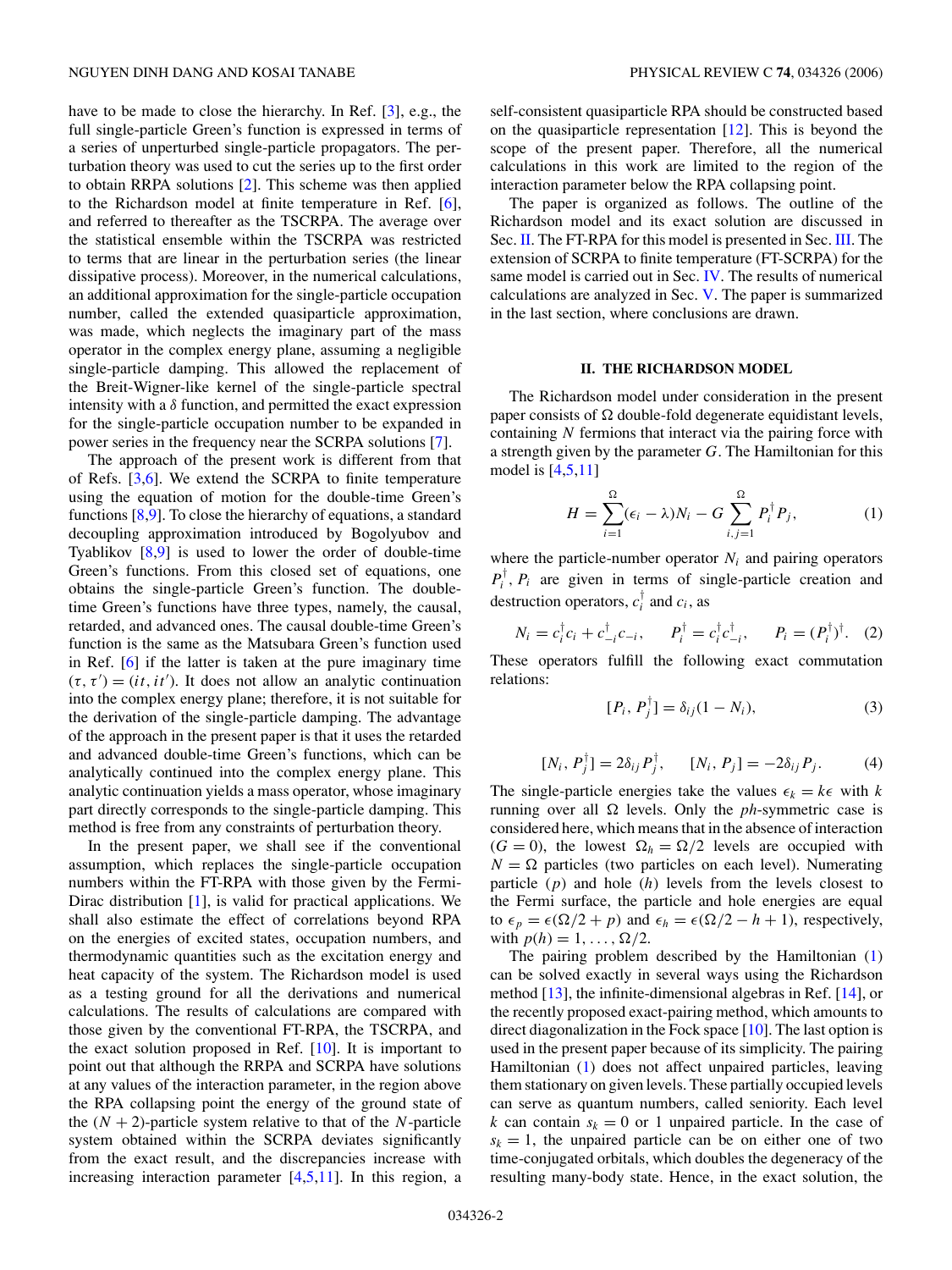<span id="page-2-0"></span>pairing eigenstate with energy *ek* can be labeled with the set of seniorities  $\{s_1, s_2, \ldots, s_{\Omega}\}\$  and has the degeneracy  $d_k = 2^s$ , where the total seniority  $s = \sum_k s_k$  is the total number of unpaired particles with the values  $s = 0, 2, \ldots, \Omega$ .

Having obtained the exact eigenvalues of the Richardson model, we can calculate the grand potential  $\Omega(\beta)$  and grandpartition function  $\mathbf{Z}(\beta)$  of the grand-canonical ensemble at finite temperature  $T = \beta^{-1}$  as [\[15,16\]](#page-14-0)

$$
\mathbf{\Omega}(\beta) = -\beta^{-1} \ln Z(\beta),
$$
  
\n
$$
\mathbf{Z}(\beta) = \sum_{N,k} d_k(N) \exp{-\beta[e_k(N) - \lambda N]},
$$
\n(5)

where  $d_k(N)$  is the degeneracy for a given N-particle system. The average quantities such as the average particle number  $\langle N \rangle$  and the total energy  $\mathcal{E}(T)$  of the system are defined from the grand potential with the standard thermodynamic relations as

$$
\langle N \rangle = -\frac{\partial \Omega(\beta)}{\partial \lambda}
$$
  
=  $\mathbf{Z}^{-1}(\beta) \sum_{N,k} N d_k(N) \exp\{-\beta [e_k(N) - \lambda N]\},$  (6)

$$
\mathcal{E}(T) = \frac{\partial [\beta \Omega(\beta)]}{\partial \beta} = \mathbf{Z}^{-1} \sum_{N,k} d_k(N) e_k(N)
$$
  
 
$$
\times \exp{-\beta[e_k(N) - \lambda N]} - \lambda \langle N \rangle.
$$
 (7)

In the statistical approaches to many-body systems such as the methods of single-particle and double-time Green's functions, it is convenient to use the grand-canonical ensemble because it often simplifies calculations [\[17\]](#page-14-0), although it allows the particle number to fluctuate. Therefore, the use of the grand-canonical ensemble in finite nuclei requires the chemical potential *λ* to be adjusted at each value of temperature  $T$  to preserve the average particle number  $\langle N \rangle$ . If there is no summation over the varying particle numbers *N* in Eqs.  $(5)-(7)$ , one recovers the averages over the canonical ensemble, in which Eq. (6) becomes an identity.

In the comparison with the FT-RPA and FT-SCRPA solutions in this paper, we will refer to the thermodynamic quantities, which are obtained by giving the statistical weights within the canonical ensemble to the exact solutions, as the "exact" ones, having in mind the underlying thermodynamics put in them. We prefer to average the exact solutions over the canonical ensemble rather than in the grand-canonical one as the former does not allow the particle-number fluctuations. The comparison of the results obtained by averaging over the micro-canonical, canonical, and grand-canonical ensembles is an interesting subject, which deserves a separate study.

#### **III. FT-RPA**

The FT-RPA equation and its derivation for particle-hole (*ph*) RPA can be found in many references, some of which are quoted in Ref. [\[1\]](#page-14-0). The present section outlines the FT-RPA for the particle-particle (*pp*) case within the Richardson model.

For the derivation of the FT-RPA equation, it is convenient to use the operators in the notation of Ref. [\[5\]](#page-14-0)

$$
M_p = N_p
$$
,  $M_h = 2 - N_h$ ,  $Q_p^{\dagger} = P_p^{\dagger}$ ,  $Q_h = -P_h^{\dagger}$ , (8)

whose exact commutation relations follow from Eqs. [\(3\)](#page-1-0) and  $(4)$  as

$$
[Q_p, Q_{p'}^\dagger] = \delta_{pp'} D_p, \qquad [Q_h, Q_{h'}^\dagger] = \delta_{hh'} D_h, \qquad (9)
$$

$$
[M_i, Q_j^{\dagger}] = 2\delta_{ij} Q_j^{\dagger}, \qquad [M_i, Q_j] = -2\delta_{ij} Q_j, \quad (10)
$$

where the operators  $D_p$  and  $D_h$  are defined as [\[11\]](#page-14-0)

$$
D_p = 1 - M_p = 1 - N_p, \quad D_h = 1 - M_h = N_h - 1. \tag{11}
$$

Using the definitions  $(8)$  and  $(11)$ , the Hamiltonian  $(1)$  acquires a convenient form [\[5\]](#page-14-0)

$$
H = \epsilon \Omega^2 / 4 + \sum_{p=1}^{\Omega/2} (\epsilon_p - \lambda) M_p - \sum_{h=1}^{\Omega/2} (\epsilon_h - \lambda - G) M_h
$$
  
- 
$$
- G \sum_{pp'} Q_p^{\dagger} Q_{p'} - G \sum_{hh'} Q_h^{\dagger} Q_{h'}
$$
  
+ 
$$
G \sum_{ph} (Q_p^{\dagger} Q_h^{\dagger} + Q_p Q_h).
$$
 (12)

The FT-RPA equation is derived similarly to the RRPA [\[2\]](#page-14-0). The *pp* case uses the pair-addition and pair-removal operators (phonons) in the form

$$
A_{\mu}^{\dagger} = \sum_{p}^{\Omega_{p}} X_{p}^{\mu} \overline{Q}_{p}^{\dagger} - \sum_{h}^{\Omega_{h}} Y_{h}^{\mu} \overline{Q}_{h},
$$
  

$$
R_{\lambda}^{\dagger} = \sum_{h}^{\Omega_{h}} X_{h}^{\lambda} \overline{Q}_{h}^{\dagger} - \sum_{p}^{\Omega_{p}} Y_{p}^{\lambda} \overline{Q}_{p},
$$
 (13)

respectively, where the notation

$$
\overline{\mathcal{O}}_i^{\dagger} = \frac{\mathcal{O}_i^{\dagger}}{\sqrt{\langle D_i \rangle}}, \quad \overline{\mathcal{O}}_i = \frac{\mathcal{O}_i}{\sqrt{\langle D_i \rangle}}, \quad i = p, h \quad (14)
$$

is used to denote the renormalized operators. Operator  $A^{\dagger}_{\mu}$ transfers the states of the system with  $N = \Omega$  particles to those of the system with  $N + 2$  particles. Operator  $R^{\dagger}_{\lambda}$  transfers the states of the *N*-particle system to those of the system with  $N-2$  particles.

Using Eq. (9), one can see that the ensemble average of the commutation relations for the pair-addition and pair-removal operators leads to the boson-type commutation relations

$$
\langle [A_{\mu}, A_{\mu'}^{\dagger}] \rangle = \delta_{\mu\mu'}, \qquad \langle [R_{\lambda}, R_{\lambda'}^{\dagger}] \rangle = \delta_{\lambda\lambda'}, \tag{15}
$$

provided the amplitudes *X* and *Y* satisfy the following normalization (orthogonality) conditions

$$
\sum_{p} X_p^{\mu} X_p^{\mu'} - \sum_{h} Y_h^{\mu} Y_h^{\mu'} = \delta_{\mu \mu'},
$$
\n
$$
\sum_{h} X_h^{\lambda} X_h^{\lambda'} - \sum_{p} Y_p^{\lambda} Y_p^{\lambda'} = \delta_{\lambda \lambda'},
$$
\n
$$
\sum_{p} X_p^{\mu} Y_p^{\lambda} - \sum_{h} X_h^{\lambda} Y_h^{\mu} = 0.
$$
\n(16)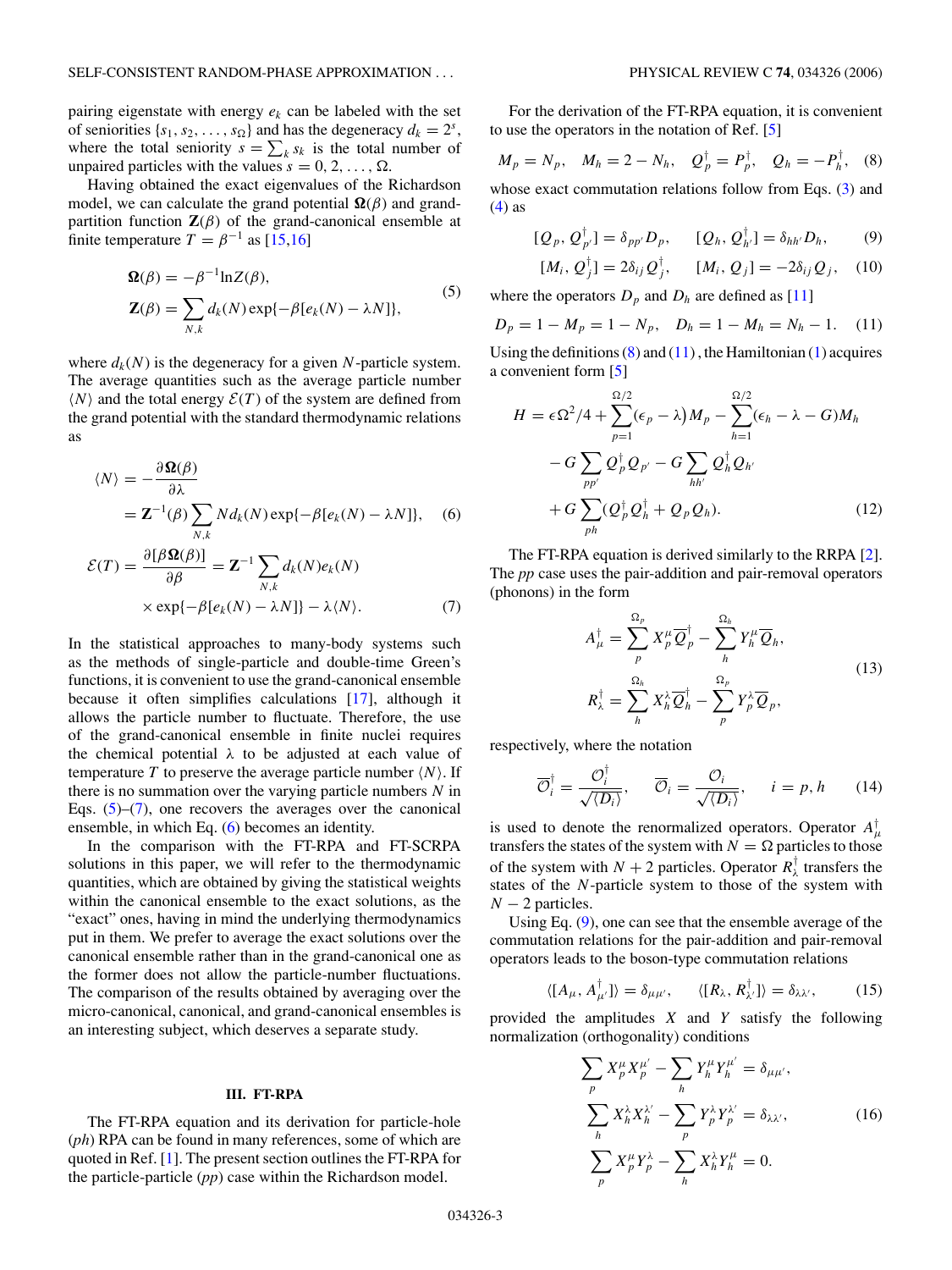<span id="page-3-0"></span>The closure relations

$$
\sum_{\mu} X_{p}^{\mu} X_{p'}^{\mu} - \sum_{\lambda} Y_{p}^{\lambda} Y_{p'}^{\lambda} = \delta_{pp'},
$$
  

$$
\sum_{\lambda} X_{h}^{\lambda} X_{h'}^{\lambda} - \sum_{\mu} Y_{h}^{\mu} Y_{h'}^{\mu} = \delta_{hh'},
$$
  

$$
\sum_{\lambda} X_{h}^{\lambda} Y_{p}^{\lambda} - \sum_{\mu} X_{p}^{\mu} Y_{h}^{\mu} = 0,
$$
 (17)

guarantee the following inverse transformation of Eqs. [\(13\)](#page-2-0)

$$
Q_p^{\dagger} = \sqrt{\langle D_p \rangle} \Bigg[ \sum_{\mu} X_p^{\mu} A_{\mu}^{\dagger} + \sum_{\lambda} Y_p^{\lambda} R_{\lambda} \Bigg],
$$
  

$$
Q_h = \sqrt{\langle D_h \rangle} \Bigg[ \sum_{\lambda} X_h^{\lambda} R_{\lambda} + \sum_{\mu} Y_h^{\mu} A_{\mu}^{\dagger} \Bigg].
$$
 (18)

The FT-RPA equation is obtained in a standard way by linearizing the equation of motion or by using the double-time Green's functions method [\[1\]](#page-14-0). The derivation of the FT-RPA is based on the following three assumptions:

(i) In a way similar to the RPA, which calculates all the matrix elements within the Hartree-Fock (HF) ground state, the FT-RPA, while dealing with excited nuclei, replaces the state at some energy with the grand-canonical ensemble average of noninteracting fermions. As a result, the particle-occupation number  $\langle N_i \rangle$  is approximated as

$$
\langle N_i \rangle \equiv \langle c_i^{\dagger} c_i \rangle + \langle c_{-i}^{\dagger} c_{-i} \rangle \approx 2n_i^{\text{FD}}, \tag{19}
$$

where  $n_i^{\text{FD}}$  is the occupation number given by the Fermi-Dirac distribution

$$
n_i^{\text{FD}} = [e^{\beta(\epsilon_i - \lambda)} + 1]^{-1}.
$$
 (20)

In the statistical average within this approximation, the full Hamiltonian [\(1\)](#page-1-0) is replaced with its single-particle part  $H \rightarrow$  $H_{\rm sp} = \sum_j (\epsilon_j - \lambda) c_j^{\dagger} c_j$  corresponding to the noninteracting Fermi gas.

Within the FT-RPA the temperature-dependent *λ* is found from the equation

$$
2\sum_{j=p,h} n_j^{\text{FD}} = N,\tag{21}
$$

which leads to  $\langle HF | N_p | HF \rangle = 0$  and  $\langle HF | N_h | HF \rangle = 2$  at  $T = 0$ . This means that the ground-state correlations beyond RPA are ignored. Within this assumption, the correlation factors  $\langle D_i \rangle$  (*i* = *p*, *h*) are approximated as

$$
\langle D_p \rangle \approx 1 - 2n_p^{\rm FD}, \qquad \langle D_h \rangle \approx 2n_h^{\rm FD} - 1. \tag{22}
$$

(ii) The number  $v<sub>\tau</sub>$  of addition (removal) phonons in the thermal equilibrium is set to zero, i.e.,

$$
\nu_{\mu} = \langle A_{\mu}^{\dagger} A_{\mu} \rangle = 0, \qquad \nu_{\lambda} = \langle R_{\lambda}^{\dagger} R_{\lambda} \rangle = 0. \tag{23}
$$

(iii) The screening corrections, which contain the thermal averages  $\langle Q_i^{\dagger} Q_{i'} \rangle$  and  $\langle Q_i^{\dagger} Q_{i'}^{\dagger} \rangle$ , are also neglected.

Under the above assumptions, the matrix form of the standard FT-RPA equation for the addition modes is

$$
\begin{pmatrix} A & B \\ -B & C \end{pmatrix} \begin{pmatrix} X^{\mu} \\ Y^{\mu} \end{pmatrix} = E_{\mu} \begin{pmatrix} X^{\mu} \\ Y^{\mu} \end{pmatrix}, \tag{24}
$$

where the submatrices *A, B*, and *C* have the same form as that of the RRPA ones [\[2,4,5,11\]](#page-14-0)

$$
A_{pp'}^{\text{FTRPA}} = \langle [\overline{Q}_p, [H, \overline{Q}_{p'}^{\dagger}]] \rangle
$$
  
= 2( $\epsilon_p - \lambda$ ) $\delta_{pp'} - G \sqrt{(1 - 2n_p^{\text{FD}})(1 - 2n_{p'}^{\text{FD}})}, (25)$   

$$
B_{ph}^{\text{FTRPA}} = -\langle [\overline{Q}_p, [H, \overline{Q}_h]] \rangle
$$

$$
= G \sqrt{\left(1 - 2n_p^{\text{FD}}\right) \left(2n_h^{\text{FD}} - 1\right)},\tag{26}
$$

$$
C_{hh'}^{\text{FTRPA}} = -\langle [\overline{Q}_h, [H, \overline{Q}_h^{\dagger}]] \rangle
$$
  
= 2( $\epsilon_h - \lambda - G$ ) $\delta_{hh'} + G \sqrt{(2n_h^{\text{FD}} - 1)(2n_{h'}^{\text{FD}} - 1)}$ . (27)

At  $T = 0$  the single-particle occupation numbers become  $n_p^{\text{FD}} = 0$  and  $n_h^{\text{FD}} = 1$ , so one recovers the RPA submatrices.

# **IV. EXTENSION OF SCRPA TO FINITE TEMPERATURE FOR RICHARDSON MODEL**

### **A. Derivation of FT-SCRPA equations**

#### *1. Equations for the screening corrections*

Compared to the RRPA, the advantage of the SCRPA is the inclusion of the screening corrections containing the nonzero expectation values of the products of two pair operators  $\langle Q_p^{\dagger} Q_{p'} \rangle$ ,  $\langle Q_h^{\dagger} Q_{h'} \rangle$  and  $\langle Q_p Q_h \rangle$ . After the solution of the RPA (SCRPA) equation [see, e.g., Eqs. (19)–(22) in Ref. [\[11\]](#page-14-0)] or the FT-RPA equation  $(24)$  with submatrices  $(25)$ – $(27)$ , the model Hamiltonian can be represented as that of harmonic oscillators with  $\Omega/2$  frequencies  $E_{\mu} \equiv \mathcal{E}_{\mu}^{(N+2)} - \mathcal{E}_{0}^{(N)}$  given by the addition modes, and  $\Omega/2$  frequencies  $E_{\lambda} \equiv \mathcal{E}_0^{(N)} - \mathcal{E}_{\lambda}^{(N-2)}$ given by the removal modes, where  $\mathcal{E}_0^{(N)}$  is the energy of the *N*-particle system in the RPA (SCRPA) ground state (at  $T = 0$ ) or in thermal equilibrium (at  $T \neq 0$ ). Together with Eq.  $(15)$  this means that the addition (removal) phonons are independent bosons. Therefore, the occupation numbers for these modes at  $T \neq 0$  can be approximated by the Bose-Einstein distribution for noninteracting bosons with energies  $E_{\mu}$  and  $E_{\lambda}$ , respectively. This gives

$$
\nu_{\mu} \equiv \langle A_{\mu}^{\dagger} A_{\mu} \rangle \approx (e^{\beta E_{\mu}} - 1)^{-1},
$$
  
\n
$$
\nu_{\lambda} \equiv \langle R_{\lambda}^{\dagger} R_{\lambda} \rangle \approx (e^{\beta E_{\lambda}} - 1)^{-1}.
$$
\n(28)

Here, as in the derivation of Eq.  $(20)$  for noninteracting fermions, the full Hamiltonian *H* [\(1\)](#page-1-0) is replaced with that describing the noninteracting Bose gas of phonons. Using assumption  $(28)$  and Eqs.  $(15)$ – $(18)$ , we obtain the screening corrections in the form

$$
\langle Q_p^{\dagger} Q_{p'} \rangle = \langle P_p^{\dagger} P_{p'} \rangle = \sqrt{\langle D_p \rangle \langle D_{p'} \rangle}
$$

$$
\times \left[ \sum_{\mu} X_p^{\mu} X_{p'}^{\mu} v_{\mu} + \sum_{\lambda} Y_p^{\lambda} Y_{p'}^{\lambda} (1 + v_{\lambda}) \right], \quad (29)
$$

$$
\langle Q_p Q_h \rangle = \langle Q_h^{\dagger} Q_p^{\dagger} \rangle = -\langle P_h^{\dagger} P_p \rangle = -\langle P_p^{\dagger} P_h \rangle = \sqrt{\langle D_p \rangle \langle D_h \rangle}
$$

$$
\times \left[ \sum_{\lambda} X_h^{\lambda} Y_p^{\lambda} (1 + \nu_{\lambda}) + \sum_{\mu} X_p^{\mu} Y_h^{\mu} \nu_{\mu} \right], \tag{30}
$$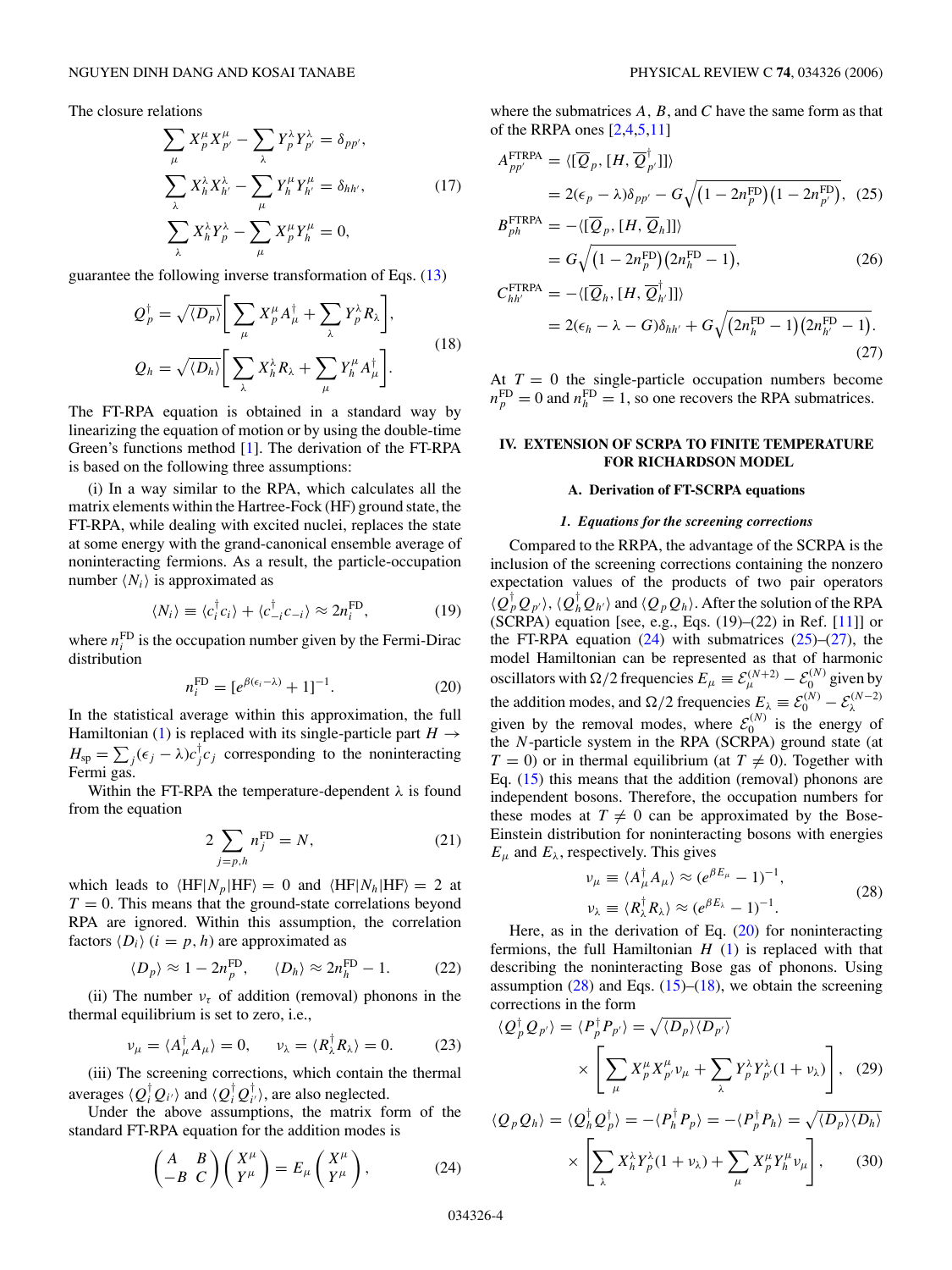<span id="page-4-0"></span>
$$
\langle Q_{h}^{\dagger} Q_{h'} \rangle = \langle P_{h'}^{\dagger} P_{h} \rangle - \delta_{hh'} \langle D_{h} \rangle = \sqrt{\langle D_{h} \rangle \langle D_{h'} \rangle}
$$

$$
\times \left[ \sum_{\lambda} X_{h}^{\lambda} X_{h'}^{\lambda} \nu_{\lambda} + \sum_{\mu} Y_{h}^{\mu} Y_{h'}^{\mu} (1 + \nu_{\mu}) \right]. \quad (31)
$$

These expressions are general because they are true for both *ph* asymmetric and symmetric cases. In the latter case, one recovers from them Eq. (22) of Ref. [\[6\]](#page-14-0). At  $T = 0$ , the phonon occupation numbers  $v_\mu$  and  $v_\lambda$  vanish, so one recovers from Eqs.  $(29)$ – $(31)$  the expressions for the screening corrections within SCRPA [\[4,5,11\]](#page-14-0). The derivation of the FT-SCRPA submatrices *A, B*, and *C* for the addition modes is carried out in a standard way by calculating the expectation values of the double commutators in Eqs.  $(25)-(27)$  $(25)-(27)$  $(25)-(27)$  making use of Eqs. [\(29\)](#page-3-0)–(31) above. By factorizing  $\langle D_i D_j \rangle \approx \langle D_i \rangle \langle D_j \rangle$ , one obtains the FT-SCRPA submatrices, which have the same form as that of the SCRPA ones [\[4,5,11\]](#page-14-0), i.e.,

$$
A_{pp'} = 2\left\{\epsilon_p - \lambda + \frac{G}{\langle D_p \rangle} \left[ \sum_{p''} \langle Q_{p''}^{\dagger} Q_p \rangle - \sum_{h''} \langle Q_p Q_{h''} \rangle \right] \right\}
$$

$$
\times \delta_{pp'} - G \sqrt{\langle D_p \rangle \langle D_{p'} \rangle},
$$
(32)

$$
B_{ph} = G \sqrt{\langle D_p \rangle \langle D_h \rangle},\tag{33}
$$

$$
C_{hh'} = -2 \left\{ \epsilon_h - \lambda - G + \frac{G}{\langle D_h \rangle} \left[ \sum_{h''} \langle Q_h^{\dagger} Q_{h''} \rangle \right] - \sum_{p''} \langle Q_{p''}^{\dagger} Q_h^{\dagger} \rangle \right] \right\} \delta_{hh'} + G \sqrt{\langle D_h \rangle \langle D_{h'} \rangle}.
$$
 (34)

# *2. Equation for the occupation number*

To self-consistently solve Eq. [\(24\)](#page-3-0) with submatrices (32)– (34), we need to derive the equation for the occupation number  $n_i$  ( $i = n, h$ )

$$
n_p \equiv \frac{1}{2} \langle N_p \rangle, \quad n_h \equiv \frac{1}{2} \langle N_h \rangle, \tag{35}
$$

from which one can calculate the correlation factors  $\langle D_i \rangle$  using Eq.  $(11)$ .

For this purpose, we will employ the method of double-time Green's functions, which is briefly summarized as follows. The retarded double-time Green's function for two Heisenberg representations  $\mathcal{A}(t)$  and  $\mathcal{B}(t')$  of operators  $\mathcal{A}$  and  $\mathcal{B}$  is defined as [\[9\]](#page-14-0)

$$
G^{r}(t, t') = \langle \langle \mathcal{A}(t); \mathcal{B}(t') \rangle \rangle_{r} = -i\theta(t - t') \langle [\mathcal{A}(t), \mathcal{B}(t')]_{\pm} \rangle, \tag{36}
$$

where  $\theta(t - t')$  is the step function,  $[\mathcal{A}, \mathcal{B}]_+ = {\mathcal{A}, \mathcal{B}} \equiv$  $\mathcal{AB} + \mathcal{BA}$  if  $\mathcal A$  and  $\mathcal B$  are fermion operators, and  $[\mathcal A, \mathcal B]_-=$  $[*A*, *B*] \equiv \mathcal{AB} - \mathcal{BA}$  if they are boson operators. The advanced double-time Green's function  $G^a(t, t')$  is obtained from the retarded one by replacing  $-i\theta(t - t')$  with  $i\theta(t' - t)$ , while the causal double-time Green's function is given as

$$
G^{c}(t, t') = -i \langle \mathcal{T} \mathcal{A}(t) \mathcal{B}(t') \rangle, \qquad (37)
$$

with  $\tau$  denoting the time-ordered product. The presence of the step function in the definitions of the retarded and advanced Green's functions allows them to be analytically continued into the complex energy plane [\[9\]](#page-14-0). The equation of motion is the same for all three types of Green's functions and is written in the form

$$
i\frac{dG(t-t')}{dt} = \delta(t-t')\langle [\mathcal{A}(t), \mathcal{B}(t)]_{\pm}\rangle
$$
  
+\langle\langle [\mathcal{A}(t), H(t)]; \mathcal{B}(t')\rangle\rangle. (38)

We now apply Eq. (38) for the retarded double-time Green's functions to derive the equation for the occupation number  $n_i$ . Since the latter is defined in terms of the quantity  $\langle c_{\pm i}^{\dagger} c_{\pm i} \rangle$ , it corresponds to the single-particle Green's function

$$
G_i(t - t') = \langle \langle c_i(t); c_i^{\dagger}(t') \rangle \rangle.
$$
 (39)

Calculating the exact commutators at the right-hand side (rhs) of Eq. (38) for  $G_i(t - t')$  (39) and the Hamiltonian [\(1\)](#page-1-0), we obtain the exact equation of motion for  $G_i(t - t')$ 

$$
i\frac{dG_i(t-t')}{dt} = \delta(t-t') + (\epsilon_i - \lambda)G_i(t-t')
$$

$$
-G\sum_j \Gamma_{ij}(t-t'), \qquad (40)
$$

where  $\Gamma_{ij}(t - t')$  denotes the double-time Green's function

$$
\Gamma_{ij} = \langle \langle c_{-i}^{\dagger}(t) P_j(t) ; c_i^{\dagger}(t') \rangle \rangle, \tag{41}
$$

which is a higher-order one compared to  $G_i(t - t')$ . We derive for function  $\Gamma_{ij}$  an equation of motion in the same way using Eq. (38) and Hamiltonian [\(1\)](#page-1-0). The exact result yields

$$
i\frac{d\Gamma_{ij}(t-t')}{dt} = \delta(t-t')n_j\delta_{ij} + (2\epsilon_j - \epsilon_i - \lambda)\Gamma_{ij}(t-t') + G\sum_{j'} \left\{ \langle \langle P_{j'}^{\dagger}(t)c_i(t)P_j(t);c_i^{\dagger}(t') \rangle \rangle \right. - \langle \langle c_{-i}^{\dagger}(t)[1-N_j(t)]P_{j'}(t);c_i^{\dagger}(t') \rangle \rangle \right\}. \tag{42}
$$

Different from the instantaneous approximation in Refs. [\[3,6\]](#page-14-0), Eqs. (40) and (42) are obtained here without neglecting any part of the model Hamiltonian [\(1\)](#page-1-0). To lower the order of the two Green's functions in the last term at the rhs of Eq. (42), we apply the Bogolyubov-Tyablikov decoupling of the higherorder Green's functions by pairing off operators referring to the same times [\[8,9\]](#page-14-0), namely,

$$
\langle \langle P_{j'}^{\dagger}(t)c_i(t)P_j(t); c_i^{\dagger}(t') \rangle \rangle = \langle \langle P_{j'}^{\dagger}(t)P_j(t)c_i(t); c_i^{\dagger}(t') \rangle \rangle
$$
  

$$
\approx \langle P_{j'}^{\dagger}P_j \rangle G_i(t-t'), \qquad (43)
$$

$$
\langle \langle c_{-i}^{\dagger}(t)[1-N_j(t)]P_{j'}(t);c_i^{\dagger}(t')\rangle \rangle \approx (1-\langle N_j\rangle)\Gamma_{ij'}(t-t').
$$
\n(44)

This decoupling is the simplest one for our present task as it is limited to lowest-order Green's functions and factors out the screening corrections  $\langle P_j^{\dagger} P_j \rangle$  as well as the correlation factors  $(1 - \langle N_j \rangle)$ . Substituting the expressions at the rhs of Eqs. (43) and (44) for the terms in the last sum at the rhs of Eq. (42), and taking the Fourier transforms of Eqs.  $(38)$  and  $(42)$ , we obtain the following closed set of equations for Green's functions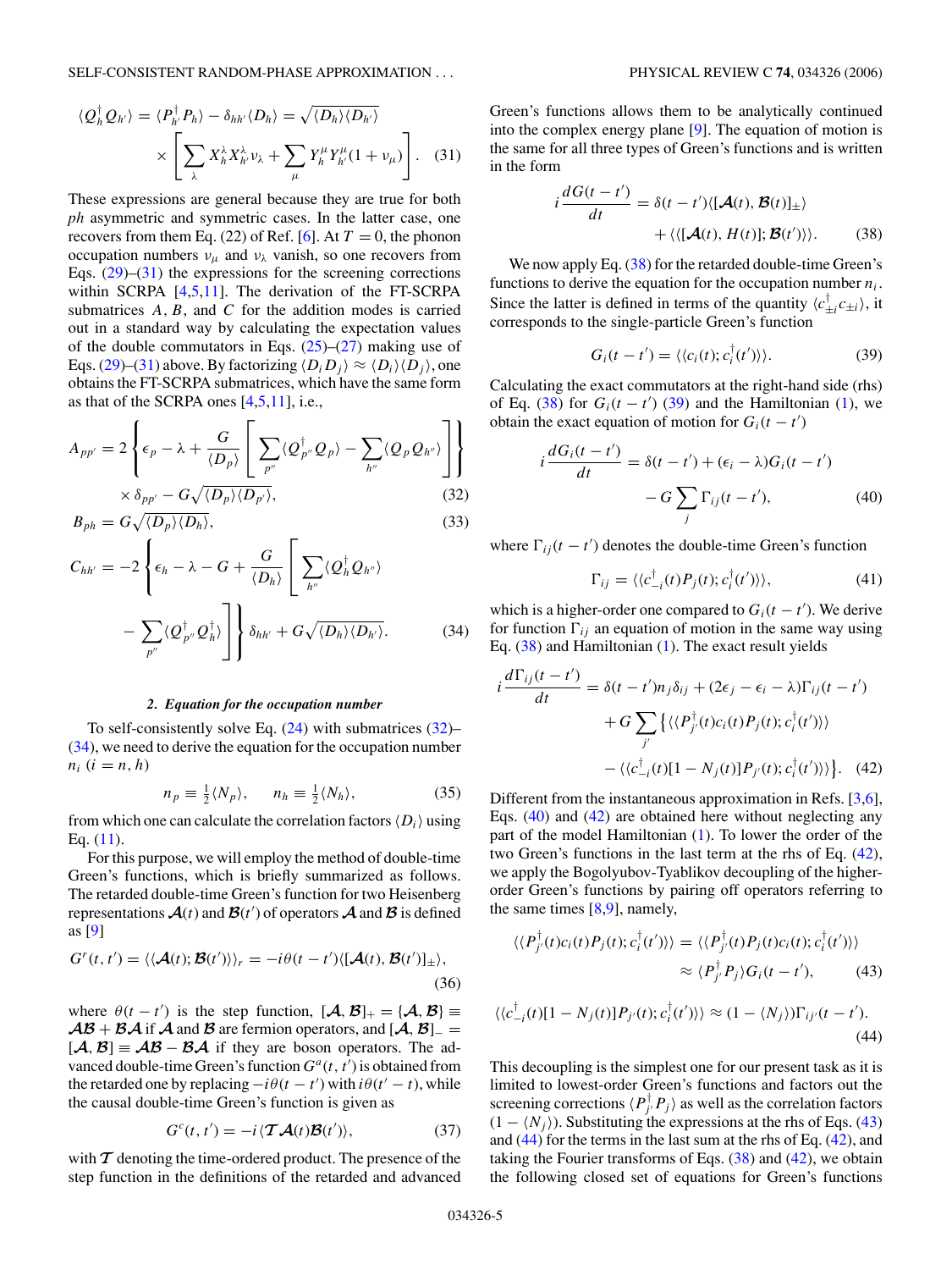<span id="page-5-0"></span> $G_i(E)$  and  $\Gamma_{ij}(E)$  in the energy plane *E* 

$$
(E - \epsilon_i + \lambda)G_i(E) + G\mathcal{G}_i(E) = \frac{1}{2\pi},
$$
\n(45)

$$
(E - 2\epsilon_j + \epsilon_i + \lambda)\Gamma_{ij}(E) + G(1 - 2n_j)\mathcal{G}_i(E)
$$

$$
- G\mathcal{M}_j G_i(E) = \frac{1}{2\pi} n_j \delta_{ij},
$$
(46)

where  $E$ , in general, is complex. In Eqs.  $(45)$  and  $(46)$ , the first one of which is still exact, the following shorthand notations are used:

$$
\mathcal{G}_i(E) \equiv \sum_j \Gamma_{ij}(E), \qquad \mathcal{M}_j \equiv \sum_{j'} \langle P_{j'}^{\dagger} P_j \rangle. \tag{47}
$$

Extracting  $G_i(E)$  from Eq. (46) and inserting it into Eq. (45), one obtains the expression of  $\Gamma_{ij}(E)$  in terms of  $G_i(E)$  as

$$
\Gamma_{ij}(E) = \frac{1 - 2n_j}{E - 2\epsilon_j + \epsilon_i + \lambda} \left[ \left( E - \epsilon_i + \lambda + \frac{G\mathcal{M}_j}{1 - 2n_j} \right) \times G_i(E) - \frac{1}{2\pi} \left( 1 - \frac{n_j \delta_{ij}}{1 - 2n_j} \right) \right],\tag{48}
$$

where  $(ij) = (pp')$  or  $(hh')$ . Using Eq. (48) to calculate  $\mathcal{G}_i(E)$ and inserting the result into Eq. (45), we finally obtain the explicit form of function  $G_i(E)$  as

$$
G_i(E) = \frac{1}{2\pi} \frac{1}{E - \epsilon_i + \lambda + \Phi_i(E)},
$$
(49)

where the mass operator  $\Phi_i(E)$  has the form

$$
\Phi_i(E) = \left( n_i + G \sum_j \frac{\mathcal{M}_j}{E - 2\epsilon_j + \epsilon_i + \lambda} \right)
$$

$$
\times \left( \frac{1}{G} + \sum_{j \neq i} \frac{1 - 2n_j}{E - 2\epsilon_j + \epsilon_i + \lambda} - \frac{n_i}{E - \epsilon_i + \lambda} \right)^{-1},
$$
(50)

 $(i, j) = (p, p'), (h, h').$ 

The presence of the mass operator  $\Phi_i(E)$  in the Green's function  $G_i(E)$  in Eq. (49) shows the difference between the single-particle propagation and that of noninteracting single particles. Hence the functional form of the occupation number  $n_i$  is not the one given by the Fermi-Dirac distribution  $(20)$ either.

Knowing the Green's function  $G_i(E)(49)$ , we find the timecorrelation function

$$
\mathcal{F}_i(t-t') \equiv \langle c_i^{\dagger}(t')c_i(t) \rangle = \int_{-\infty}^{\infty} J_i(\omega)e^{-i\omega(t-t')}d\omega \qquad (51)
$$

from the relation of the spectral intensity  $J_i(\omega)$  ( $\omega$  real) with the Green's functions:

$$
J_i(\omega) = i[G_i(\omega + i\varepsilon) - G_i(\omega - i\varepsilon)](e^{\beta \omega} + 1)^{-1}, \quad (\varepsilon \to 0).
$$
\n(52)

The explicit expression for the spectral intensity is derived from Eqs.  $(49)$  and  $(52)$  in the form  $[8]$ 

$$
J_i(\omega) = \frac{1}{\pi} \frac{\gamma_i(\omega)(e^{\beta \omega} + 1)^{-1}}{[\omega - \epsilon_i + \lambda + \Phi_i(\omega)]^2 + \gamma_i^2(\omega)},
$$
(53)

where  $\gamma_i(\omega)$  is the single-particle damping, which is obtained as the imaginary part of the analytic continuation of the mass operator  $\Phi_i(E)$  into the complex-energy plane  $E = \omega \pm i\varepsilon$ , namely,

$$
\Phi_i(\omega \pm i\varepsilon) = \Phi_i(\omega) \mp i\gamma_i(\omega). \tag{54}
$$

After some algebra, we find from Eqs.  $(50)$  and  $(54)$ 

$$
\gamma_i(\omega) \equiv \Im m[\Phi_i(\omega \pm i\varepsilon)] = \frac{\mathcal{B}_i(\omega)\mathcal{C}_i(\omega) - \mathcal{A}_i(\omega)\mathcal{D}_i(\omega)}{\mathcal{C}_i^2(\omega) + \mathcal{D}_i^2(\omega)},
$$
\n(55)

where

$$
\mathcal{A}_{i}(\omega) = n_{i} + G \sum_{j} \mathcal{M}_{j} \mathcal{P} \frac{1}{\omega - 2\epsilon_{j} + \epsilon_{i} + \lambda},
$$
\n
$$
\mathcal{B}_{i}(\omega) = \pi G \sum_{j} \mathcal{M}_{j} \delta(\omega - 2\epsilon_{j} + \epsilon_{i} + \lambda),
$$
\n
$$
\mathcal{C}_{i}(\omega) = \frac{1}{G} + \sum_{j \neq i} (1 - 2n_{j}) \mathcal{P} \frac{1}{\omega - 2\epsilon_{j} + \epsilon_{i} + \lambda}
$$
\n
$$
- n_{i} \mathcal{P} \frac{1}{\omega - \epsilon_{i} + \lambda},
$$
\n
$$
\mathcal{D}_{i}(\omega) = \pi \Big[ \sum_{j \neq i} (1 - 2n_{j}) \delta(\omega - 2\epsilon_{j} + \epsilon_{i} + \lambda)
$$
\n
$$
- n_{i} \delta(\omega - \epsilon_{i} + \lambda) \Big].
$$
\n(56)

The symbol  $P$  in Eqs. (56) denotes the principal value of the corresponding integral. The derivation of Eqs. (54)–(56) has used the identity

$$
\frac{1}{E - \omega \pm i\varepsilon} = \mathcal{P}\frac{1}{E - \omega} \mp i\pi \delta(E - \omega),\tag{57}
$$

where  $\varepsilon \to 0$ . In practical calculations of the damping  $\gamma_i(\omega)$ based on Eqs. (55) and (56) the following presentation of the *δ* function is used

$$
\delta(x) = \frac{1}{2\pi i} \left( \frac{1}{x - i\varepsilon} - \frac{1}{x + i\varepsilon} \right),\tag{58}
$$

with a sufficiently small  $\varepsilon$ . The  $t = t'$  limit of the timecorrelation function  $(51)$  gives the final equation for the single-particle occupation number  $n_i$ , i.e.,

$$
n_i = \frac{1}{\pi} \int_{-\infty}^{\infty} \frac{\gamma_i(\omega)(e^{\beta \omega} + 1)^{-1}}{[\omega - \epsilon_i + \lambda + \Phi_i(\omega)]^2 + \gamma_i^2(\omega)} d\omega. \quad (59)
$$

Since the single-particle damping (55) is determined by the screening corrections  $\mathcal{M}_j \equiv \sum_{j'} \langle P_{j'}^{\dagger} P_i \rangle$ , the omission of the screening corrections is equivalent to neglecting the damping, i.e., setting  $\gamma_i(\omega) \to 0$ . In this case, the expression under the integral at the rhs of Eq. (59) can be approximated with  $(e^{\beta \omega} + 1)^{-1} \delta(\omega - \tilde{\epsilon}_i)$ ; hence,  $n_i \to n_i^{\text{FD}}(\tilde{\epsilon}_i)$ , i.e., one recovers the Fermi-Dirac distribution of noninteracting fermions at shifted energies  $\epsilon'_i = \tilde{\epsilon}_i + \lambda$  given by Eq. [\(A2\)](#page-12-0) of the Appendix<br>VI Neglecting the mass operator  $\Phi$  (*F*) in Eq. (49), one VI. Neglecting the mass operator  $\Phi_i(E)$  in Eq. (49), one recovers from Eq. (59) the Fermi-Dirac distribution of free fermions at energies  $\epsilon_i$ .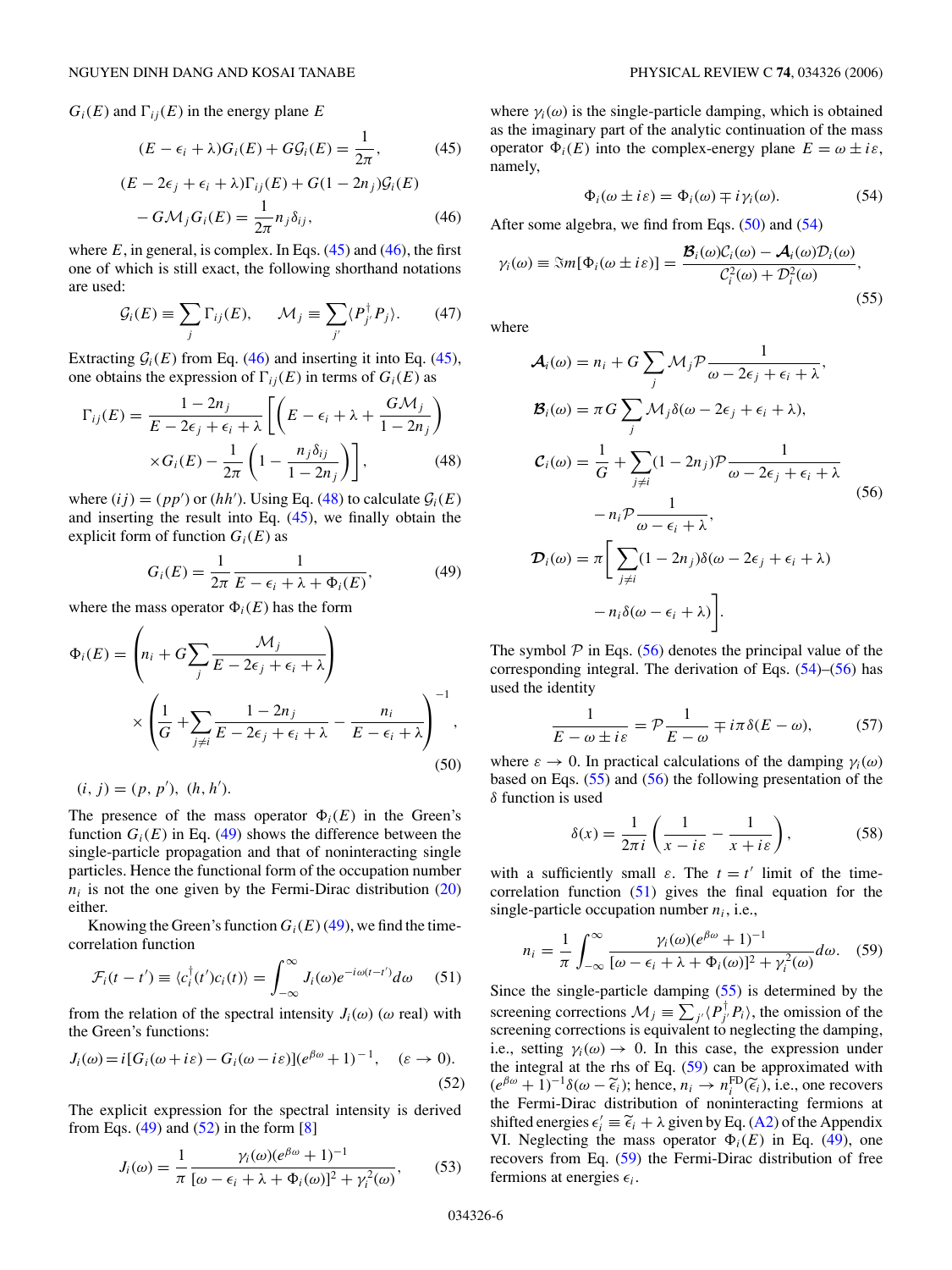<span id="page-6-0"></span>The set of Eq.  $(24)$  with submatrices  $(32)$ – $(34)$ , Eqs.  $(28)$ –  $(31)$ ,  $(50)$ ,  $(55)$ , and  $(59)$  should be solved self-consistently with the normalization condition [\(16\)](#page-2-0) at each value of temperature. They form the FT-SCRPA equations, whose solutions define the  $X^{\mu}$ ,  $Y^{\mu}$  amplitudes and the energies  $E_{\mu}$ for the addition mode as functions of temperature. In practical calculations, the FT-SCRPA equations are solved by iteration as follows:

- (i) The starting values for  $n_i$  are assumed to be  $n_i^{\text{FD}}$ .
- (ii) They are used as inputs to solve the SCRPA equations  $(24)$  with submatrices  $(32)$ – $(34)$ .
- (iii) The solution of the SCRPA equation yields the correlation factors  $\langle D_i \rangle$  following the recipe of Ref. [\[5\]](#page-14-0), from which one obtains  $\bar{n}_i$  using Eqs. [\(11\)](#page-2-0) and [\(35\)](#page-4-0).
- (iv) Using the obtained  $\bar{n}_i$ , one calculates  $\mathcal{M}_i$  [\(47\)](#page-5-0),  $\Phi_i(\omega)$ [\(50\)](#page-5-0), and  $\gamma_i(\omega)$  [\(55\)](#page-5-0).
- (v) Using these quantities, one calculates the occupation number  $n_i$  from Eq. [\(59\)](#page-5-0).
- (vi) Using the obtained  $n_i$  as inputs, one goes back to step (ii) and repeats the iteration until the required precision for convergence is achieved.

## **B. Pair-transition probability, energy-weighted sum of strengths, and excitation energy**

We derive here the expressions for the quantities which reflect the evolution of the system at  $T \neq 0$ . At zero temperature, the probability of the transition generated by the pairing operator

$$
K = \sum_{p} Q_p^{\dagger} - \sum_{h} Q_h + \text{h.c.}
$$
 (60)

between the ground state  $|0\rangle$  of the *N*-particle system and the excited state  $|\mu\rangle$  of a system with  $N+2$  particles is proportional to the square  $B(\mu, T = 0)$  of the matrix element  $\langle \mu | K | 0 \rangle$ , i.e.,

$$
B(\mu, T = 0) \equiv |\langle \mu | K | 0 \rangle|^2 = |\langle 0 | A_{\mu} K | 0 \rangle|^2. \tag{61}
$$

At  $T \neq 0$ , replacing the expectation value  $\langle 0 | \dots | 0 \rangle$  in the ground state at the rhs of Eq.  $(61)$  with the statistical ensemble average,  $\langle \ldots \rangle$ , as well as using Eqs. [\(13\)](#page-2-0), [\(16\)](#page-2-0), [\(17\)](#page-3-0), and [\(29\)](#page-3-0)–  $(31)$ , we obtain

$$
B(\mu, T) = \left| \sum_{p} \sqrt{\langle D_p \rangle} X_p^{\mu} - \sum_{h} \sqrt{\langle D_h \rangle} Y_h^{\mu} \right|^2. \tag{62}
$$

Using Eq. [\(3\)](#page-1-0) and the decoupling within FT-RPA

$$
\langle P_i^{\dagger} P_{i'} \rangle = \langle c_i^{\dagger} c_{-i}^{\dagger} c_{-i'} c_{i'} \rangle = \langle c_i^{\dagger} c_{i'} c_{-i}^{\dagger} c_{-i'} \rangle \approx \delta_{ii'} (n_i^{\text{FD}})^2, \quad (63)
$$

we estimate the corresponding value within the FT-RPA as

$$
B(\mu, T)_{\text{FTRPA}} = \left| \sum_{p} \left( \sqrt{1 - 2n_{p}^{\text{FD}}} - \frac{\left( n_{p}^{\text{FD}} \right)^{2}}{\sqrt{1 - 2n_{p}^{\text{FD}}}} \right) X_{p}^{\mu} - \sum_{h} \frac{\left( n_{h}^{\text{FD}} \right)^{2}}{\sqrt{2n_{h}^{\text{FD}} - 1}} Y_{h}^{\mu} \right|^{2}.
$$
 (64)

The energy-weighted sum of strengths (EWSS) is proportional to the quantity

$$
S_1 = \sum_{\mu} E_{\mu} B(\mu, T). \tag{65}
$$

The Landau splitting (spreading) of the distribution is calculated as

$$
\sigma = \sqrt{\langle E^2 \rangle - \langle E \rangle^2}, \quad \langle E^k \rangle = \frac{\sum_{\mu} E_{\mu}^k B(\mu, T)}{\sum_{\mu} B(\mu, T)}.
$$
\n(66)

The excitation energy of the system is defined as

$$
E^* = \mathcal{E}(T) - \mathcal{E}(0) \tag{67}
$$

where  $\mathcal{E}(T)$  is the total energy of the system at temperature *T* , which is obtained by averaging the Hamiltonian [\(12\)](#page-2-0) in the form

$$
\mathcal{E}(T) \equiv \langle H \rangle = \sum_{p}^{\Omega_{p}} (\epsilon_{p} - \lambda)(1 - \langle D_{p} \rangle)
$$
  

$$
- \sum_{h}^{\Omega_{h}} (\epsilon_{h} - \lambda - G)(1 - \langle D_{h} \rangle) - G \left[ \sum_{pp'} \langle Q_{p}^{\dagger} Q_{p'} \rangle + \sum_{hh'} \langle Q_{h}^{\dagger} Q_{h'} \rangle - 2 \sum_{ph} \langle Q_{p}^{\dagger} Q_{h}^{\dagger} \rangle \right] - \frac{\epsilon \Omega^{2}}{4}.
$$
 (68)

The value  $\mathcal{E}(0)$  of this energy at  $T = 0$  is nothing but the energy in the ground state of the *N*-particle system (i.e.,  $\mathcal{E}_0^{(N)}$  at  $T =$ 0), obtained in Ref. [\[5\]](#page-14-0).

For comparison, the excitation energy within the FT-RPA is calculated by taking the ensemble average of Hamiltonian [\(1\)](#page-1-0) under assumption (i), and by using the inverse transformation [\(18\)](#page-3-0). The result yields

$$
E_{\text{FTRPA}}^* = \mathcal{E}(T)_{\text{FTRPA}} - \mathcal{E}(0)_{\text{FTRPA}},\tag{69}
$$

where

$$
\mathcal{E}(T)_{\text{FTRPA}} = 2 \sum_{j=p,h} (\epsilon_j - \lambda) n_j^{\text{FD}} - G \sum_h (2n_h^{\text{FD}} - 1)
$$

$$
- G \left[ \sum_{pp'} \sqrt{(1 - 2n_p^{\text{FD}})(1 - 2n_{p'}^{\text{FD}})} \sum_{\lambda} Y_p^{\lambda} Y_{p'}^{\lambda} + \sum_{hh'} \sqrt{(2n_h^{\text{FD}} - 1)(2n_{h'}^{\text{FD}} - 1)} \sum_{\mu} Y_h^{\mu} Y_{h'}^{\mu} - 2 \sum_{ph} \sqrt{(1 - 2n_p^{\text{FD}})(2n_h^{\text{FD}} - 1)} \sum_{\lambda} X_h^{\lambda} Y_{p}^{\lambda} \right].
$$
(70)

The correlation energy is calculated as the difference between the total energy  $\mathcal{E}(T)$  and the HF energy  $\mathcal{E}_{HF}$ , namely,

$$
E_{\text{cor}} = \mathcal{E}(T) - \mathcal{E}_{\text{HF}},\tag{71}
$$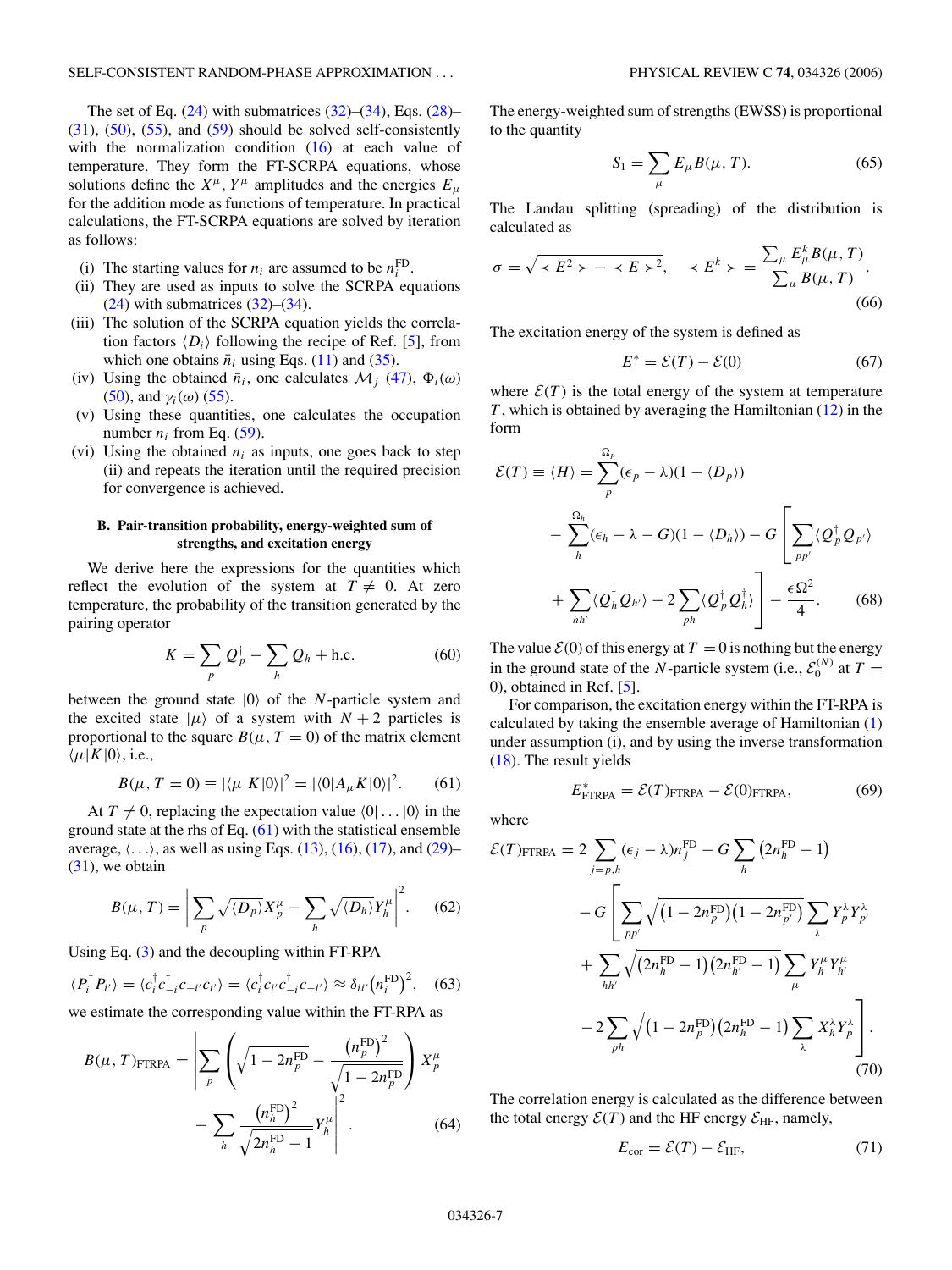<span id="page-7-0"></span>

FIG. 1. Energy of the ground state (thermal equilibrium) of the system with  $\Omega = 10$  levels and  $N = 12$  particles relative to that of the system with  $\Omega = N = 10$  obtained within the RPA as a function of interaction parameter *G* at several temperatures *T* (in MeV) shown by the numbers in the figure.

where

$$
\mathcal{E}_{\text{HF}} = 2 \sum_{j} (\epsilon_j - \lambda) n_j^{\text{FD}} - G \sum_{j < j'} n_j^{\text{FD}} n_{j'}^{\text{FD}}. \tag{72}
$$

Finally, the specific heat is calculated in a standard way [\[1\]](#page-14-0) as

$$
C = \frac{\partial \mathcal{E}(T)}{\partial T}.
$$
 (73)

### **V. RESULTS OF NUMERICAL CALCULATIONS**

#### **A. Ingredients of numerical calculations**

The FT-RPA and FT-SCRPA equations were solved numerically at  $T \neq 0$  for additional modes within the Richardson model with the level distance  $\epsilon = 1$  MeV at several values of *N*. In Sec. V B we choose to discuss in detail the results obtained with  $N = 10$ . For the comparison with the perturbative approach in Sec. [V C](#page-11-0) the results of calculations obtained for  $N = 6$  and 8 are also analyzed. Since all calculations are carried out at finite  $T$ , in the rest of the paper we will omit the prefix FT by addressing the FT-RPA and FT-SCRPA simply as RPA and SCRPA, respectively.

The value of G<sub>crit</sub>, at which the RPA collapses, does not stay constant but increases with *T* from around 0.34 MeV at  $T = 0$  [\[4,5,11\]](#page-14-0) to around 2.25 MeV at  $T = 4$  MeV as shown in Fig. 1. As we aim to follow the evolution of the RPA and SCRPA solutions as functions of *T* starting from  $T = 0$ , we

prefer to choose the values of *G* within a range where the RPA solutions exist at any  $T$ , namely, up to  $G_{\text{crit}}^{\text{RPA}}$ , which is the value of  $G_{\text{crit}}$  obtained within the RPA at  $T = 0$ . In this region, the BCS has no solution. <sup>1</sup> The calculations are carried out using a smoothing parameter  $\varepsilon = 0.5$  MeV. We did not find significant differences for all quantities considered in this paper when carrying out the calculations using different values of *ε* between  $0.1 \le \epsilon \le 1$  MeV.

As the RPA and SCRPA preserve the seniority, in comparing the energies of the addition modes with the exact results we use for the latter the energies of the excited states at a given seniority in the system with  $N + 2$  particles relative to the thermal equilibrium (or the ground state if  $T = 0$ ) of the system with *N* particles at the same seniority. These exact energies are found from Eq. [\(7\)](#page-2-0) as

$$
E_i = \mathcal{E}^{(N+2)}(i) - \mathcal{E}^{(N)}(i) = \langle E(N+2) \rangle_i - \langle E(N) \rangle_i - 2\lambda,
$$
\n(74)

where  $i = 1, 2, \ldots$  correspond to the states with total seniorities  $s = 0, 2, 4, \ldots$ , and the temperature-dependent chemical potential is defined as  $\lambda = \frac{1}{2} [\langle E(N+2) \rangle - \langle E(N) \rangle].$ 

### **B. Analysis of numerical results**

It is worth mentioning that the limitation of the configuration space leads to the Schottky anomaly [\[18\]](#page-14-0), according to which the heat capacity increases with *T* only up to a certain temperature, then decreases as *T* increases further. With  $\Omega = N = 10$ , the heat capacities obtained within the RPA and SCRPA reach the maximum at  $T_c \sim 1.2-1.3$  MeV. The bump at *T <* 0.25 MeV is caused by the limitation of the energy space within the RPA and SCRPA, while no bump is seen in the exact heat capacity. This effect has been discussed in the context of the ground-state rotational band in Refs. [\[18,19\]](#page-14-0), where the eigenvalues depend on the angular momentum *J* and the band number *n* rather than on  $\mathcal{N}_i$  and  $s_i$  as in the present model. Figure 2 shows that at  $T \le T_c$  the heat capacities

<sup>&</sup>lt;sup>1</sup>The value of  $G_{\text{crit}}^{\text{RPA}}$  coincides with that of  $G_{\text{crit}}^{\text{BCS}}$  if the self-energy term  $-Gv_i^2$  is included in the single-particle energy  $\epsilon'_i = \epsilon_i - Gv_i^2$  in solving the BCS equation. Otherwise  $G_{\text{crit}}^{\text{BCS}} < G_{\text{crit}}^{\text{RPA}}$  (see Ref. [\[12\]](#page-14-0)). In the present model with  $N = 10$ , if the self-energy term is neglected, we obtain  $G_{\text{crit}}^{\text{BCS}} \simeq 0.28 \text{ MeV}$  at  $T = 0$ .



FIG. 2. Heat capacity of the  $\Omega = N = 10$  system as a function of temperature *T*. Thin solid, thick solid, and dotted lines show the RPA, SCRPA, and exact results, respectively. Panels (a)–(c) correspond to the results obtained at *G* = 0.1, 0.2, and 0.25 MeV, respectively.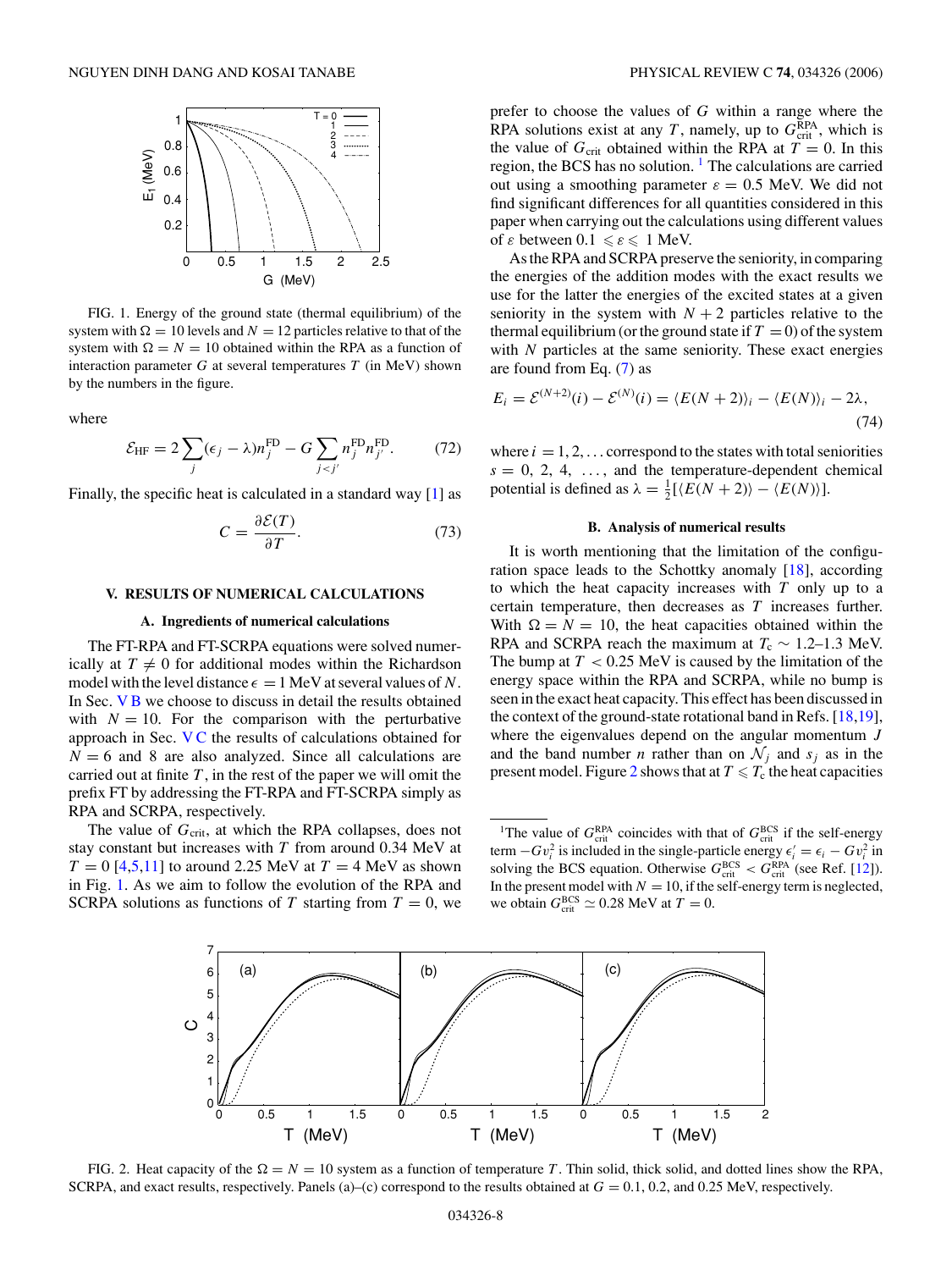<span id="page-8-0"></span>

FIG. 5. Squared matrix elements  $B(\mu, T)$  corresponding to the pair-transition probabilities within RPA (a)–(c) and SCRPA (d)–(f) at  $T =$ 0.2, 0.4, 0.6, and 0.8 MeV as indicated by the numbers next to line notations in the figure. Panel pairs (a) and (d), (b) and (e), and (c) and (f) correspond to the results obtained at  $G = 0.1, 0.2,$  and 0.25 MeV, respectively.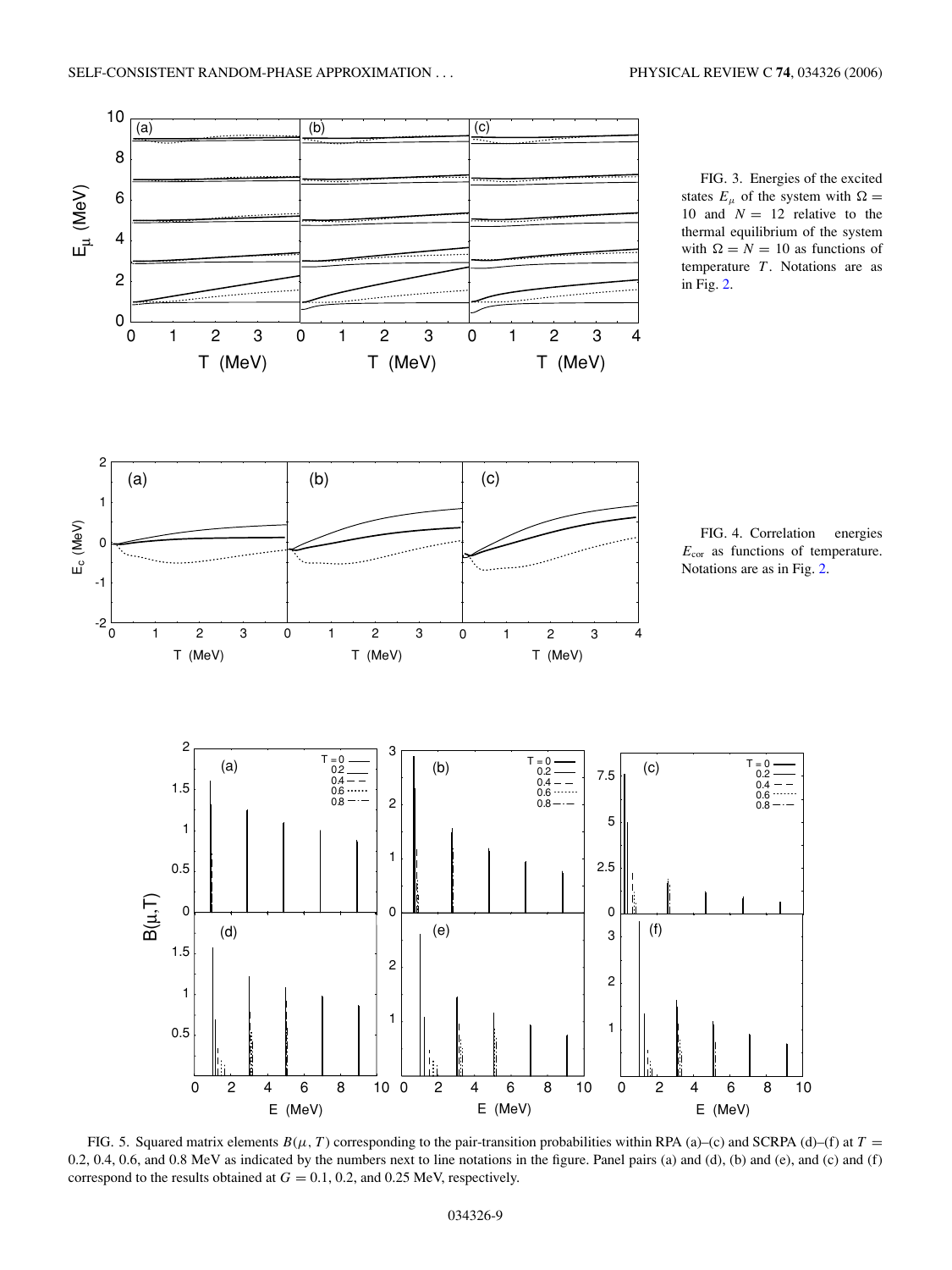<span id="page-9-0"></span>

FIG. 6. EWSS *S*<sup>1</sup> [\(65\)](#page-6-0) (a)–(c) and Landau splitting *σ* [\(66\)](#page-6-0) (d)–(f) as functions of temperature. Notations for the lines are as in Fig. [2;](#page-7-0) for the panels as in Fig. [5.](#page-8-0)



FIG. 7. Total energies  $\mathcal{E}(T)$  as functions of temperature. Notations are as in Fig. [2.](#page-7-0)



FIG. 8. Excitation energies as functions of temperature. Notations are as in Fig. [2.](#page-7-0)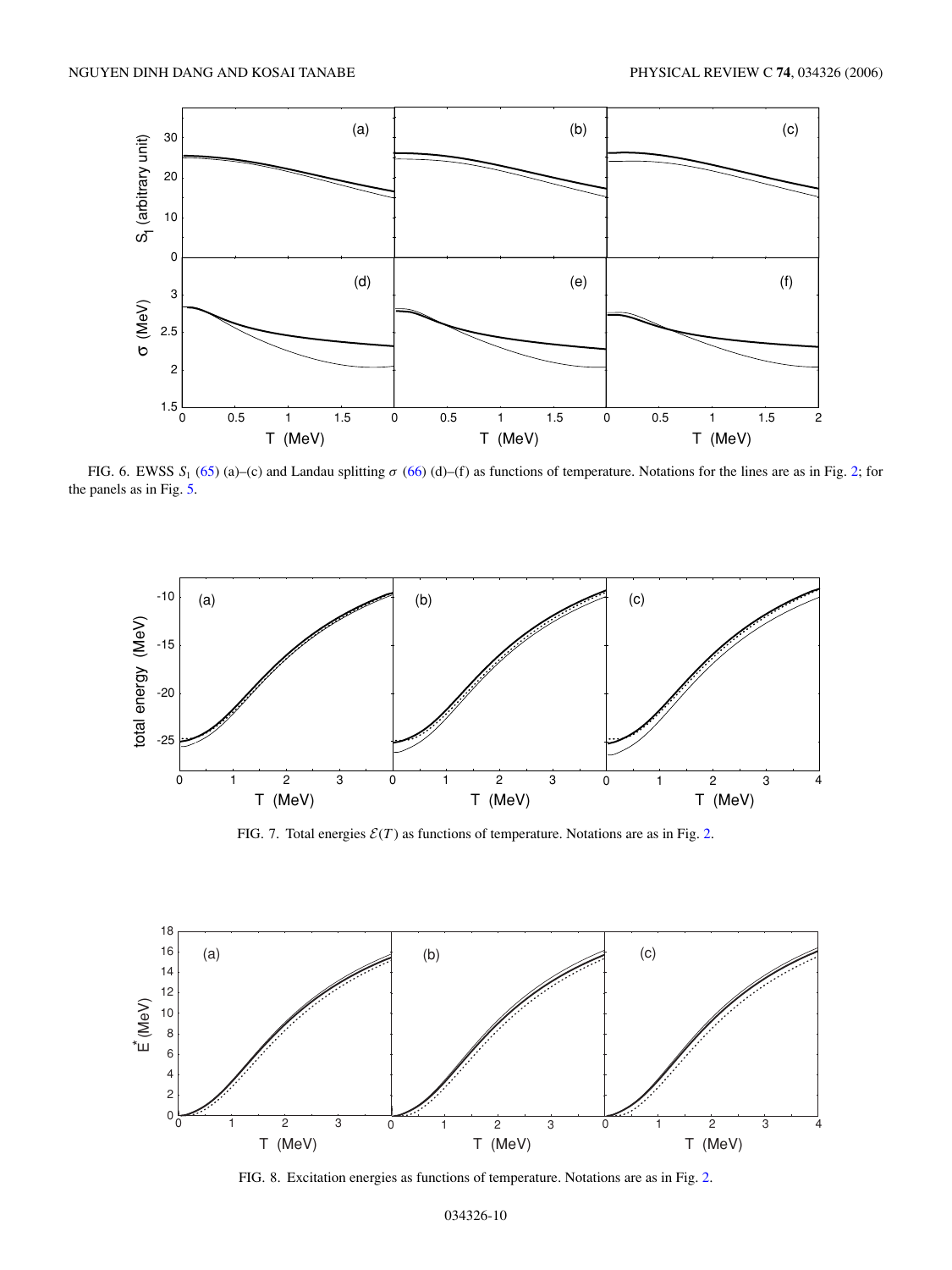<span id="page-10-0"></span>

FIG. 9. Same energies  $E_{\mu}$  as in Fig. [3](#page-8-0) but obtained at  $G =$ 0*.*33 MeV. Dashed lines show the TSCRPA1 results of Ref. [\[6\]](#page-14-0).

obtained within the SCRPA are slightly closer to the exact one as compared to the results obtained within the RPA.

Shown in Fig. [3](#page-8-0) are energies  $E_{\mu}$  of the excited states obtained within the RPA (thin lines), SCRPA (thick lines), and the exact energies (dotted lines) as functions of *T* . While the RPA energies are nearly temperature independent, the two lowest SCRPA energies ( $\mu = 1$  and 2) expose a clear increase with temperature. Except for the lowest level, the SCRPA energies, in general, agree better with the exact ones. The SCRPA results are also larger than the RPA ones at all *T ,* but the difference decreases at higher levels. This feature means that one can neglect the slight difference between the RPA and SCRPA in the description of collective high-lying states such as giant resonances. Meanwhile, the difference between the two approximations in the description of low-lying states, in particular, the lowest one, is quite significant and cannot be neglected, especially at high temperatures. A consequence of this effect is clearly seen in the correlation energies  $E_{\text{cor}}$ , which are shown in Fig. [4.](#page-8-0) At  $T = 0$ , all the RPA, SCRPA, and exact correlation energies are close to each other. With increasing *T ,* the difference starts to appear: the ascent of the RPA and SCRPA energies with *T* becomes steeper at larger *G*. The SCRPA values always remain smaller than the RPA ones, and therefore they are closer to the exact correlation energy. The latter has an opposite curvature, which shows a decrease at low *T* and an increase at around *T >* 1.5 MeV.

The quantities  $B(\mu, T)$  obtained within the SCRPA [\(62\)](#page-6-0) and RPA [\(64\)](#page-6-0) at several temperatures are shown in Fig. [5.](#page-8-0) They decrease with increasing *T* . This decrease is stronger for the lower-lying states. Although the values of  $B(\mu, T)$ obtained within the SCRPA are smaller than the corresponding ones given by the RPA, the larger values of the SCRPA energies  $E_{\mu}$  lead to larger values for EWSS within SCRPA as compared to those given by the RPA, as shown in Figs.  $6(a)$ – $6(c)$ . Both the values of EWSS obtained within RPA and SRPA decrease monotonously with increasing *T*. The Landau splitting  $\sigma$  shown in Figs.  $6(d)$ – $6(f)$  also decreases with increasing *T*. Up to  $T \sim 1.6$  MeV the decrease obtained





FIG. 10. Occupation numbers of the lowest and highest hole levels as functions of *T* obtained for several particle numbers *N* at  $G \sim G_{\text{crit}}^{\text{RPA}}$ , corresponding to each value of *N*. Notations are as in Fig. 9. The numbers at the right margin give the highest  $(h = 1)$  and lowest ( $h = 3, 4$ , and 5 for  $N = 6, 8$ , and 10, respectively) hole levels for which the occupation numbers are calculated.

within RPA is slightly steeper than that given by the SCRPA. The decrease of Landau splitting was seen previously in the decrease of the quantal width as the temperature increased within the phonon-damping model, which describes rather well the temperature dependence of the giant dipole resonance [\[20\]](#page-14-0).

The total energy  $\mathcal{E}(T)$  and excitation energy  $E^*$  are displayed in Figs. [7](#page-9-0) and [8,](#page-9-0) respectively, as functions of *T* . For both quantities, the SCRPA results agree better with the exact ones than do those obtained within the RPA, although the difference between them is rather small. Such a tiny difference indicates that in realistic calculations of thermodynamic quantities the conventional RPA might work reasonably well.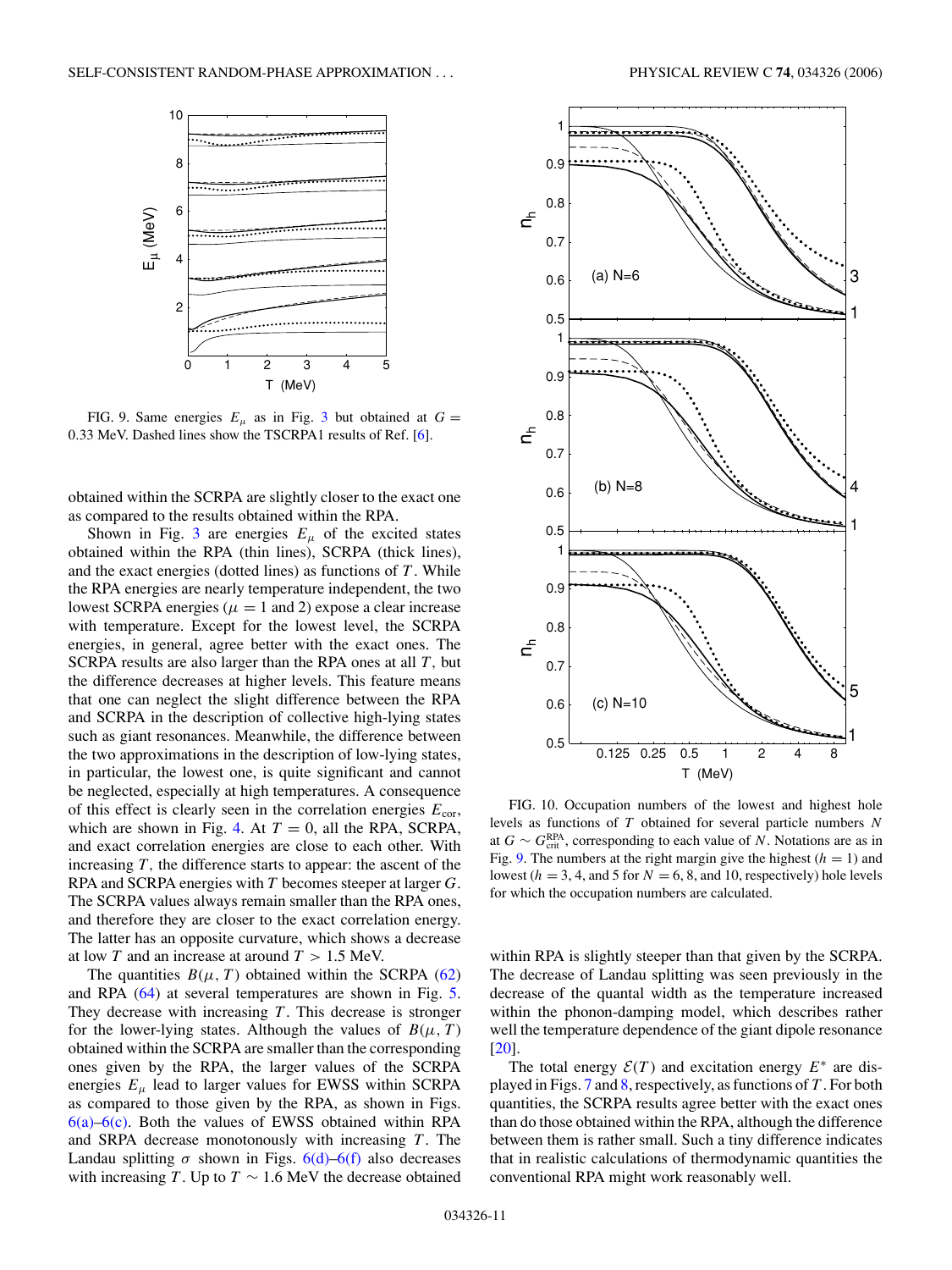<span id="page-11-0"></span>

FIG. 11. Breit-Wigner-like kernel  $J_1(\omega)(e^{\beta \omega} + 1)$  of the spectral intensity [\(53\)](#page-5-0) corresponding to the highest hole level for  $N = 10$  and  $G = 0.33$  MeV at several  $T = 0, 1, 2, 3$ , and 4 MeV, shown as the numbers at the peaks of the distributions. The single-particle damping  $\gamma_i$  is defined as the full width at the half maximum of the distribution.

#### **C. Numerical comparison with the perturbative approach**

In the Appendix, we analyze the formal connection between the approach developed in the present work and the TSCRPA of Ref. [\[6\]](#page-14-0), which is based on the perturbation theory. In the present section, we compare numerically the two approaches using the results of calculations obtained at  $G \simeq G_{\text{crit}}^{\text{RPA}}$ , which are around 0.39, 0.35, and 0.33 MeV for *N* = 6, 8, and 10, respectively.

First of all, we found that the present approach and the TSCRPA give quite close energies  $E_{\mu}$  of the addition modes. An example for  $N = 10$  shown in Fig. [9](#page-10-0) compares  $E_{\mu}$  of the  $(\Omega =10, N = 12)$  system, which were obtained at  $G =$ 0.33 MeV within our approach, the TSCRPA1, and the RPA with the exact results. At low *T*, the TSCRPA gives a slightly lower  $E_1$  and higher  $E_{\mu>1}$  as compared to the values obtained within our approach. However, the gap between the exact energy  $E_1$  and the values offered by both of the SCRPA approaches still remains irrecoverably large and increases with *T*. The occupation numbers  $n_h$  for the highest hole level, i.e., the one located just below the chemical potential, where the correlation effect is strongest, and for the lowest hole level, where this effect is weakest, are shown in Fig. [10](#page-10-0) as functions of  $T$ . To magnify the difference at low  $T$ , the temperature axis is plotted here in the logarithmic scale. For the lowest level, the exact occupation number is close to 0.9 at  $T =$ 0 and remains almost constant up to  $T \simeq 0.3$  MeV, then it decreases smoothly with increasing *T* . The results obtained within our approach agree very well with the exact ones at  $T = 0$ , where the TSCRPA overestimates them. The reason is that the single-particle damping, neglected in the TSCRPA, is rather strong as low *T ,* as shown in Fig. 11. As *T* increases, the damping gets smaller, and the occupation numbers obtained within the two approaches converge to the value given by the Fermi-Dirac distribution, which is almost the same as the exact one. There still remains a significant discrepancy in the region  $0.2 \leq T \leq 1$  MeV between the exact results and those offered



FIG. 12. Excitation energies *E*<sup>∗</sup> in panels (a)–(c) and heat capacities *C* in panels (d)–(f) obtained at  $G = G_{\text{crit}}^{\text{RPA}}$  for  $N = 6$ , 8, and 10. Notations are as in Fig. [9.](#page-10-0)

by both of the SCRPA approaches. For the lowest level, both approaches give results close to the Fermi-Dirac distribution. A noticeable deviation from the exact result here is seen at low *N* and high *T* .

Finally, in Fig. 12 we compare the excitation energies *E*<sup>∗</sup> and the heat capacities *C* obtained within our approach (thick solid lines) and the TSCRPA1 (dashed lines) with the RPA (thin solid lines) and exact results (dotted lines). The results of TSCRPA1 were obtained using Eqs. (20), (22), and (26) with  $n_p$  given by Eq. (A.21) of Ref. [\[6\]](#page-14-0). It is seen from this figure that our approach and the RPA reproduce the overall temperature dependence of *E*<sup>∗</sup> and *C* given by the exact solutions at all *T* and *N*. Moreover, the heat capacities *C* obtained within our approach and the RPA converge to the exact values at high *T*. Meanwhile, although the TSCRPA1 reproduces rather well the exact results for  $E^*$  and  $C$  at  $T \le 2$  MeV, it fails badly to describe the exact results at  $T > 2$  MeV, and the difference increases with  $T$ , although it slightly decreases with increasing *N*. These results demonstrate the inefficiency of the perturbative assumptions at high *T* .

#### **VI. CONCLUSIONS**

The present paper extends the SCRPA to finite temperature, where the single-particle occupation numbers are calculated self-consistently. By using the double-time Green's functions method, the present approach is free from the constraints of the perturbation theory. The analytic properties of the double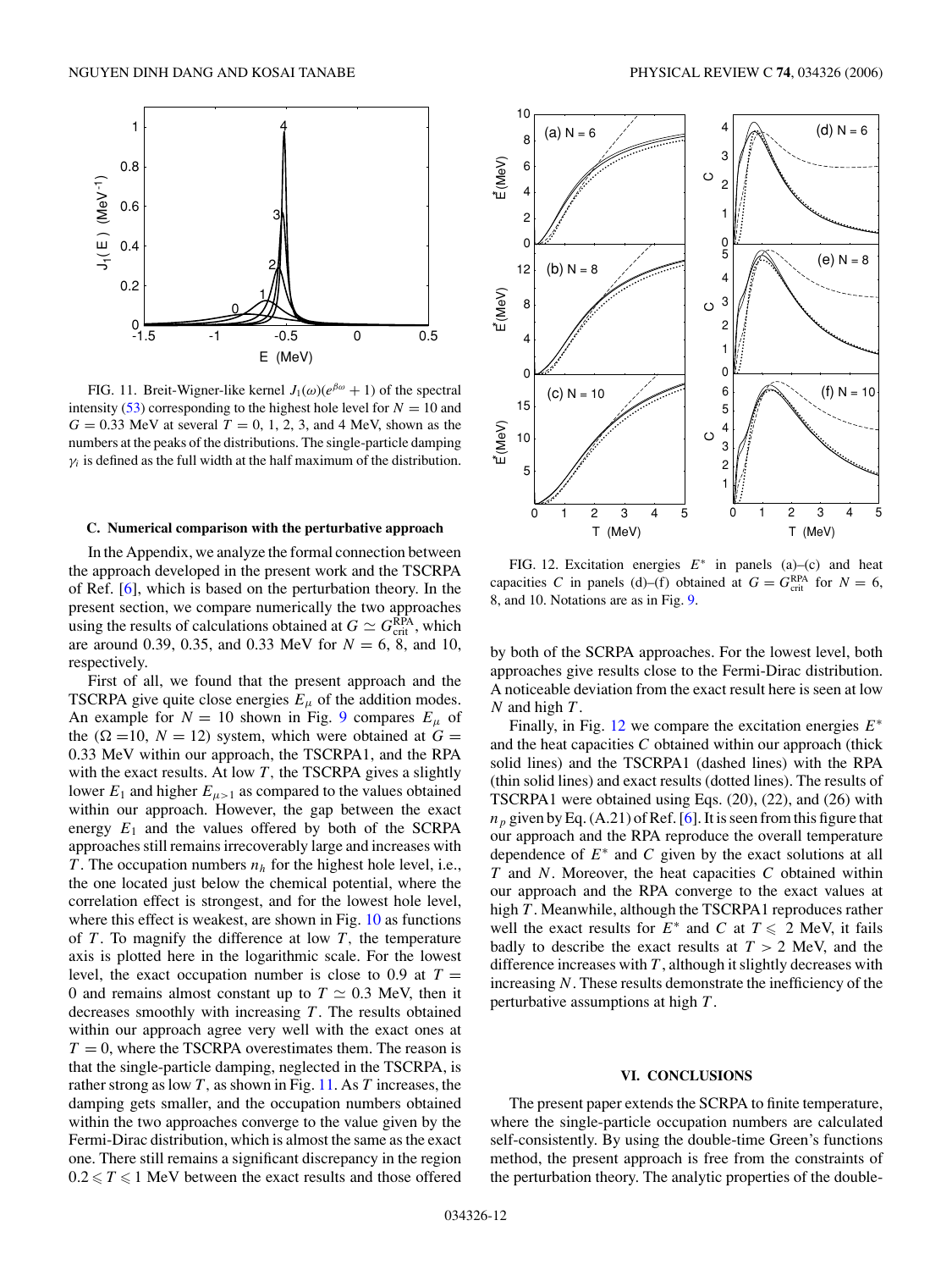<span id="page-12-0"></span>time Green's functions allow the calculations of the singleparticle damping to be carried out in a straightforward manner. The calculations performed within the Richardson model show that, except for the lowest-energy level, the results obtained within the SCRPA are rather similar to those given by the RPA, where the occupation numbers are approximated by the Fermi-Dirac distribution for noninteracting fermions. As compared to the RPA, the SCRPA offers a slightly better agreement with the exact solutions for the thermodynamic quantities such as the total energy, excitation energy, and heat capacity. The difference from 1 (0) for the hole (particle) occupation numbers obtained at *T* ∼ 0 within the SCRPA due to the ground-state correlations beyond RPA does not affect significantly the integrated quantities obtained within the RPA such as the EWSS and Landau splitting. This indicates that in realistic calculations for high-lying states such as giant resonances, the conventional RPA at finite temperature might be sufficient and more convenient than the computationally expensive SCRPA. For the first excited states, however, care should be taken, particularly for light systems at the large interaction strength, to ensure that the correlation effects are properly included.

Last but not least, it is worth noting that the exact solutions of a system with pure pairing do not represent a full thermalization. The seniority conservation prevents a number of particles to interact with each other. As a result, for the exact solutions, the temperatures defined in different ways do not agree [\[21\]](#page-14-0). Moreover, occupation numbers generally do not show a Fermi-Dirac distribution. However, in realistic nuclei, seniority is broken and residual interactions, no matter how weak they are, immediately thermalize the systems, as has been the case in the full shell model [\[22\]](#page-14-0). This is the reason why the statistical approach to highly excited nuclei has become so good. This also explains why one should not expect a perfect agreement between the exact solutions and those given by the RPA or SCRPA approaches. Furthermore, since the exact solutions to the pairing problem describe an unphysical and poorly thermalized situation at  $T \neq 0$ , which clearly lacks the effect of particle-particle collisions in a nonpairing channel, the FT-SCRPA is the preferred lowest-order approach for applications in realistic systems at finite temperature. This approach still uses the pairing Hamiltonian to drive the dynamics, but imposes the thermalization conditions on unpaired particles to mimic the small and generally random contributions of nonpairing residual interactions. More elaborated approaches should include higher-order effects, which are beyond the SCRPA, such as couplings to configurations more complicated than *ph, pp*, and *hh* ones.

# **ACKNOWLEDGMENTS**

The authors are grateful to Alexander Volya (Florida State University) for help in the exact solutions of the Richardson model and for fruitful discussions as well as valuable suggestions in revising the manuscript. The use of the FORTRAN IMSL Library by Visual Numerics on the RIKEN Super Combined Cluster (RSCC) System is also acknowledged.

### **APPENDIX A: PERTURBATIVE APPROACH AS LIMITING CASE FOR SMALL SINGLE-PARTICLE DAMPING**

The perturbative approach (TSCRPA) of Ref. [\[6\]](#page-14-0) is based on two assumptions: (1) the omission of the single-particle damping (the imaginary part of the mass operator) and (2) the additional consistency condition. These assumptions are analyzed below in connection with the approach of the present work.

# **1. Limit of very small single-particle damping**

We have seen that our approach allows us to derive the explicit form [\(49\)](#page-5-0) for the single-particle Green's function without assuming any perturbation expansion. As a matter of fact, the Green's function in [\(49\)](#page-5-0) can be expanded in a power (Maclaurin) series of  $\Phi(E)$  as

$$
G_i(E) = G_i^0(E) - G_i^0(E)\Phi_i(E)G_i^0(E)
$$
  
+  $G_i^0(E)\Phi_i(E)G_i^0(E)\Phi_i(E)G_i^0(E) - ...,$  (A1)

with the unperturbed single-particle Green's function  $G_i^0(E)$  =  $[2\pi(E - \epsilon_i + \lambda)]^{-1}$ . The diagrammatic representation of Eq. (A1) is depicted in Fig. 13. Depending on the assumption of the smallness of  $|\Phi_i(E)|$ , one may cut this series at the term  $\sim O(|\Phi_i(E)|^n)$  with a definite *n*. If  $|\Phi_i(E)|$  is so small that only the first order  $(n = 1)$  can be kept, Eq.  $(A1)$  is formally reduced to the truncation scheme (27) of Ref. [\[6\]](#page-14-0). The approximation scheme considered here is, therefore, more general than that used in Ref. [\[6\]](#page-14-0). Consequently, Eq. [\(59\)](#page-5-0) is formally exact up to the mass operator  $\Phi_i(\omega)$  and the damping  $\gamma_i(\omega)$ . No assumption on the smallness of  $\gamma_i(\omega)$  nor perturbation expansion in power series of *ω* was made in Eq. [\(59\)](#page-5-0). The explicit expression [\(55\)](#page-5-0) for single-particle damping is the major advantage of the present approach, because the double-time Green's functions method allows the mass operator  $(50)$  to be analytically continued into the complex-energy plane. The imaginary part of such continuation yields the damping [\(55\)](#page-5-0). This is not possible within the method based on the perturbation theory [\[6\]](#page-14-0), since the causal Green's functions used in the latter do not allow such continuation.

In the limiting case of very small damping  $\gamma_i(\omega)$  [\(55\)](#page-5-0), the spectral intensity  $J_i(\omega)$  [\(53\)](#page-5-0) has a steep maximum at a certain value  $\omega = \tilde{\epsilon}_i$ , which is defined as the pole of the Green's function  $(49)$ , i.e., the solution of the equation

$$
\widetilde{\epsilon}_i = \epsilon_i - \lambda - \Phi(\widetilde{\epsilon}_i). \tag{A2}
$$



FIG. 13. Summation of diagrams in Eq. (A1). A right-arrow double line denotes a (forward-going) particle (hole) pair with energy  $2\epsilon_j$ , while a left-arrow single line stands for a (backward-going) particle (hole) with energy  $\epsilon_i$ . A thin horizontal line represents the unperturbed Green's function  $G_i^0(E)$ . A bubble denotes the mass operator  $\Phi_i(E)$ , and a gray rectangle represents  $\mathcal{M}_i$  [\(47\)](#page-5-0). The thick solid line stands for the full Green's function  $G_i(E)$ .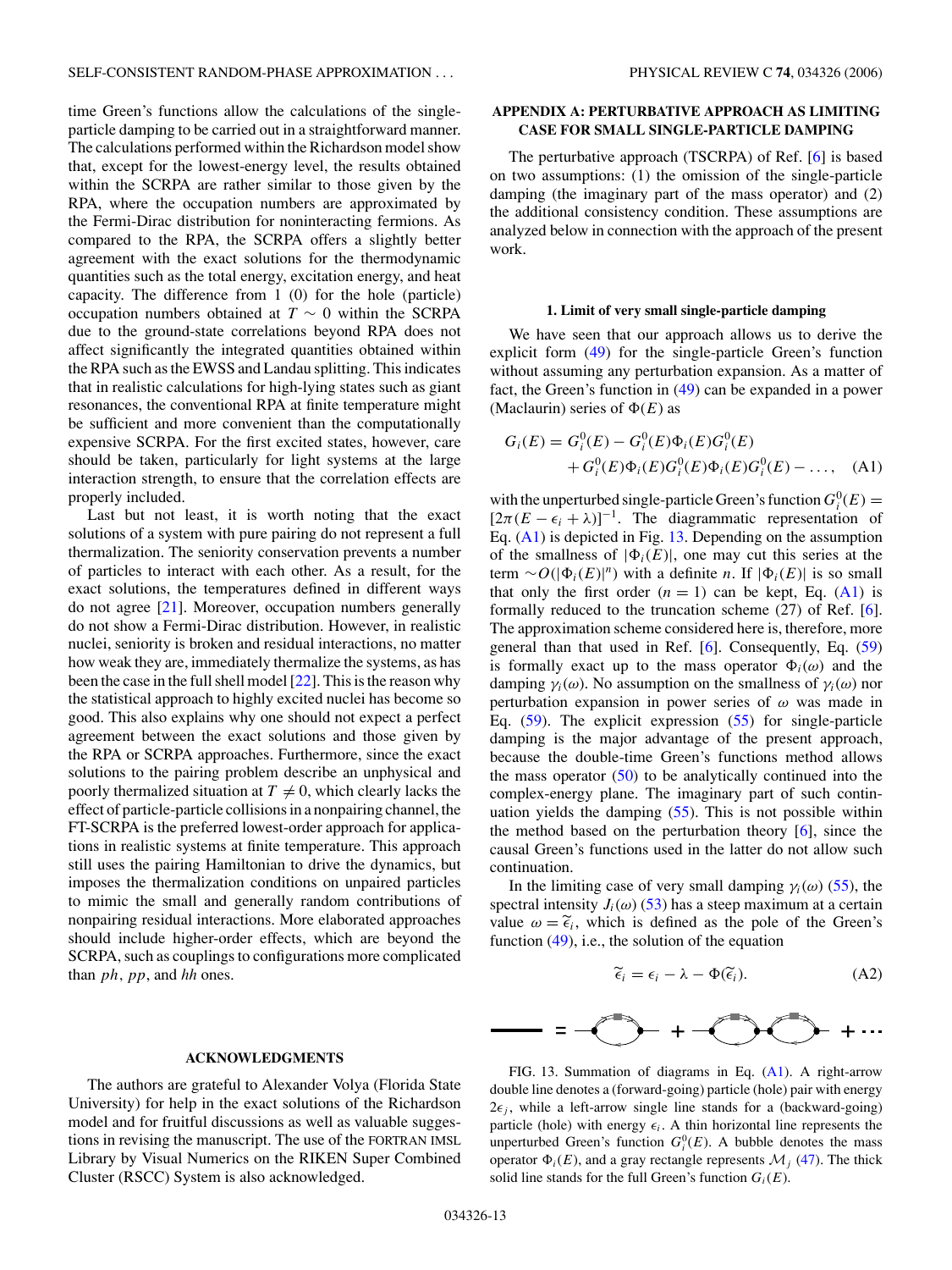In this case, following Ref.  $[9]$ , we can expand the mass operator  $\Phi_i(\omega)$  [\(50\)](#page-5-0) in power series of  $\omega$  near this value. As a result, we obtain

$$
J_i(\omega) \simeq \frac{1}{\pi} \frac{\left[1 + \left(\frac{d\Phi_i}{d\omega}\right)_{\omega = \widetilde{\epsilon}_i}\right]^{-1} \widetilde{\gamma}_i(\widetilde{\epsilon}_i) (e^{\beta \omega} + 1)^{-1}}{(\omega - \widetilde{\epsilon}_i)^2 + \widetilde{\gamma}_i^2(\widetilde{\epsilon}_i)}, \quad (A3)
$$

where

$$
\widetilde{\gamma}_i(\widetilde{\epsilon}_i) = \gamma_i(\widetilde{\epsilon}_i) \left[ 1 + \left( \frac{d\Phi_i}{d\omega} \right)_{\omega = \widetilde{\epsilon}_i} \right]^{-1}, \tag{A4}
$$

under the assumption that

$$
\left| \frac{d\Phi_i}{d\omega} \right|_{\omega = \tilde{\epsilon}_i} \ll 1,
$$
\n(A5)

i.e.,  $\widetilde{\gamma}(\widetilde{\epsilon}_i)$  plays the role of the damping of the elementary excitation with a renormalized energy  $\tilde{\epsilon}_i$  given by Eq. [\(A2\)](#page-12-0). For very small values of *γi*, replacing the Breit-Wigner-like kernels  $\widetilde{\gamma}_i(\widetilde{\epsilon}_i)/\{(\omega - \widetilde{\epsilon}_i)^2 + \widetilde{\gamma}_i^2(\widetilde{\epsilon}_i)\}\$  in  $J_i(\omega)$  with the  $\delta$  functions using <br>Eq. (58) we get from (59) Eq. [\(58\)](#page-5-0), we get from [\(59\)](#page-5-0)

$$
n_{i} \simeq \int_{-\infty}^{\infty} \frac{\delta(\omega - \tilde{\epsilon}_{i})}{\left[1 + \left(\frac{d\Phi_{i}}{d\omega}\right)_{\omega = \tilde{\epsilon}_{i}}\right]^{-1} (e^{\beta\omega} + 1)} d\omega
$$

$$
\simeq \int_{-\infty}^{\infty} \frac{\delta(\omega - \tilde{\epsilon}_{i})\left[1 - \left(\frac{d\Phi_{i}}{d\omega}\right)_{\omega = \tilde{\epsilon}_{i}}\right]}{e^{\beta\omega} + 1} d\omega
$$

$$
= \tilde{n}_{i} - \int_{-\infty}^{\infty} \frac{\left(\frac{d\Phi_{i}}{d\omega}\right)_{\omega = \tilde{\epsilon}_{i}} \delta(\omega - \tilde{\epsilon}_{i})}{e^{\beta\omega} + 1} d\omega, \qquad (A6)
$$

where  $\tilde{n}_i \equiv (e^{\beta \tilde{\epsilon}_i} + 1)^{-1}$  are the occupation numbers of the free (but renormalized) single-particle states, whose Green's functions are given as

$$
\widetilde{G}_i(E) = \frac{1}{2\pi} \frac{1}{E - \widetilde{\epsilon}_i} \tag{A7}
$$

instead of  $(49)$ . The expansion at the rhs of Eq.  $(A6)$  is formally the same as that given by Eq.  $(32)$  or  $(A.21)$  of Ref. [\[6\]](#page-14-0). The difference is in the explicit expression mass operator  $\Phi_i(\omega)$ , which leads to the difference in the last term at the rhs of Eq.  $(A6)$ .<sup>2</sup> One can see that because of the finite imaginary part (finite damping), the singularities of the single-particle Green's function [\(49\)](#page-5-0) on the real-energy axis are not the poles. Only the approximate Green's function, where the damping is neglected, has poles on the real axis, which determine the energy  $\tilde{\epsilon}_i$  [\(A2\)](#page-12-0) of (undamped) elementary excitations.

#### **2. Additional consistency condition**

Strictly speaking, a fully consistent use of Eq. (23.15) of Ref. [\[23\]](#page-14-0), which relates the expectation value of the model Hamiltonian to the single-particle causal Green's functions, only takes place if one neglects the last term at the rhs of  $(A6)$ under the assumption (A5). In this case,  $n_i \simeq \tilde{n}_i$  and the model Hamiltonian can be approximated as

$$
H \simeq \sum_{i} \widetilde{\epsilon}_{i} N_{i}.
$$
 (A8)

Using the definitions  $(36)$  and  $(37)$ , we relate the retarded single-particle Green's function [\(39\)](#page-4-0) to the causal one in Ref. [\[23\]](#page-14-0) as

$$
G_i(t - t') = G_i^c(t - t') - i[\theta(t - t') + \theta(t' - t)]\mathcal{F}_i(t - t').
$$
\n(A9)

As the time-correlation function  $\mathcal{F}_i(t - t')$  satisfies the equation  $idF_i/dt = \langle c^\dagger(t')[a_i(t), H(t)] \rangle$  and since  $d\theta(t')$  $t$ )*/dt* =  $-d\theta(t - t')/dt$ , it follows that, with Hamiltonian  $(A8)$ , the Green's function in  $(39)$  also satisfies Eq.  $(23.15)$ of Ref.  $[23]$ , which is referred to as Eq.  $(25)$  in Ref.  $[6]$ .

Because the perturbative approach of Ref. [\[6\]](#page-14-0) used Eq. (A6) including the integral term, it goes beyond the consistency mentioned above. Therefore, an additional consistency condition was introduced. This condition requires that the total energies obtained from Eq. (25) of Ref. [\[6\]](#page-14-0) and those obtained by calculating the expectation value of the Hamiltonian including the original two-body Green's functions in Eq. (26) of Ref. [\[6\]](#page-14-0) are the same. However, as has already been pointed out in Ref. [\[6\]](#page-14-0), this is possible only if, apart from the assumption of very small damping discussed above, the expansion  $(A1)$  of the Green's function  $(49)$  is truncated to the first order in the renormalized single-particle mass operator, i.e., one has to use

$$
G_i(E) \equiv G_i^0(E)[1 + \Phi_i(E)G_i^0(E)]^{-1}
$$
  
\n
$$
\simeq G_i^0(E)[1 - \Phi_i(\widetilde{\epsilon}_i)G_i^0(E)]
$$
 (A10)

instead of the full single-particle Green's function [\(49\)](#page-5-0). Generally speaking, this recipe is legitimate and, in principle, desirable because it follows the standard perturbative treatment of the mass operator as has been used in the particle-vibration coupling [\[24\]](#page-14-0) or hole-pair vibration coupling considered here. However, in the present case within the SCRPA, a complete application of this recipe is not as simple as using the exact expression [\(68\)](#page-6-0) to calculate  $\mathcal{E}(T)$ . The reason is that in following this recipe, the single-particle energies  $\tilde{\epsilon}_i$ [\(A2\)](#page-12-0) need to be renormalized again so that the resulting renormalized Green's function can describe the propagation of noninteracting newly renormalized single particles with energies  $\tilde{\epsilon}_i^{\prime} \neq \tilde{\epsilon}_i$ , taking into account also the integral term at the rhs of Eq. (A6). Only in this case one can properly represent the rhs of Eq. (A6). Only in this case one can properly represent the final Hamiltonian in the form  $(A8)$  (with  $\tilde{\epsilon}_i^j$  replacing  $\tilde{\epsilon}$ ) in order to fully satisfy the consistency condition of  $\tilde{\epsilon}_i$ ) in order to fully satisfy the consistency condition of Eq. (23.15) of Ref. [\[23\]](#page-14-0). Obviously, the renormalized energies  $\tilde{\epsilon}_i$  and  $\tilde{\epsilon}'_i$  are already much more complicated than the single-<br>particle energy  $\epsilon_i$  given by Eqs. (30) or (A 19) of Ref. [6] particle energy  $\epsilon_k$  given by Eqs. (30) or (A.19) of Ref. [\[6\]](#page-14-0), Let alone the newly renormalized energies  $\tilde{\epsilon}_i^{\prime}$ . This means that such a renormalization effect is missing in Ref. [6]. The crucial such a renormalization effect is missing in Ref. [\[6\]](#page-14-0). The crucial

<sup>&</sup>lt;sup>2</sup>As  $\Phi_i(\omega)$  belongs to the Fourier transform of the retarded single-particle Green's function, it cannot be compared directly with Eq. (28) of Ref. [\[6\]](#page-14-0), which comes from the Fourier transform of the lowest order in the perturbation expansion of the causal Green's function. For noninteracting single particles, e.g., the Fourier transform of the causal Green's function is given as  $G_j^c(E) = [(1 - \frac{1}{2} \epsilon_1)(E - E_j)]$  $n_j^{\text{FD}} G_j^r(E) + n_j^{\text{FD}} G_j^a(E)$ , where  $G_j^r(E) = (2\pi)^{-1} (E - \epsilon_j + i\varepsilon)^{-1}$ , and  $G_j^a(E) = (2\pi)^{-1}(E - \epsilon_j - i\varepsilon)^{-1}$  are temperature-independent Fourier transforms of retarded and advanced Green's functions, respectively.